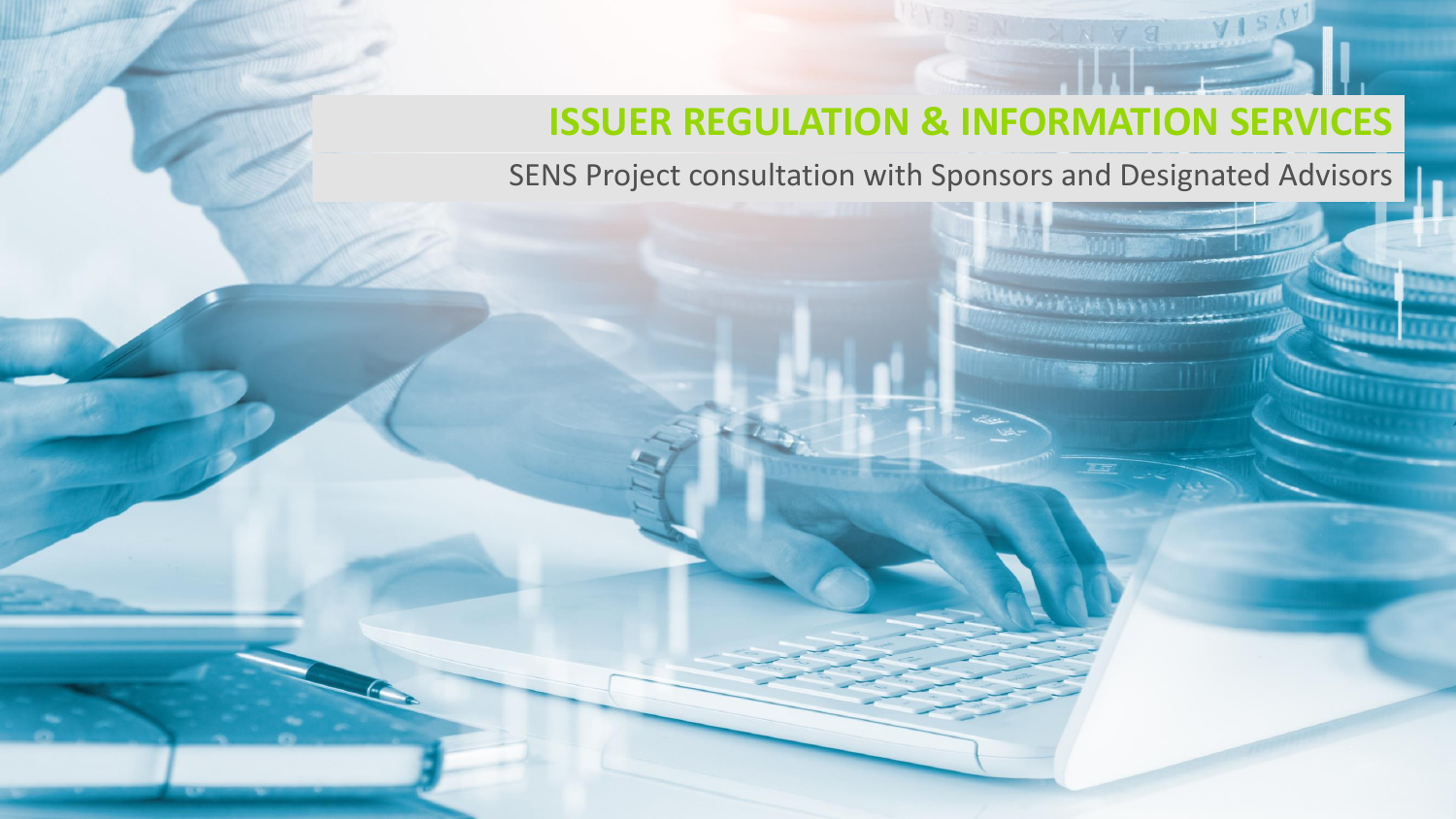#### AGENDA

- Stakeholder Landscape
- High Level Business and Technical Impacts Discussion items
- Consultation approach with Issuers
- Key Dates
- **Questions**

#### **JSE Team: [SENSProject@jse.co.za](mailto:SENSProject@jse.co.za)**

Sandra Borrageiro **Sharon Nair** Sharon Nair

Annalie De Bruyn Carike Palmer Carike Palmer Carike Palmer John Steinberg John Steinberg Maryke Swanepoel

**Issuer Regulation Information Services Information Technology**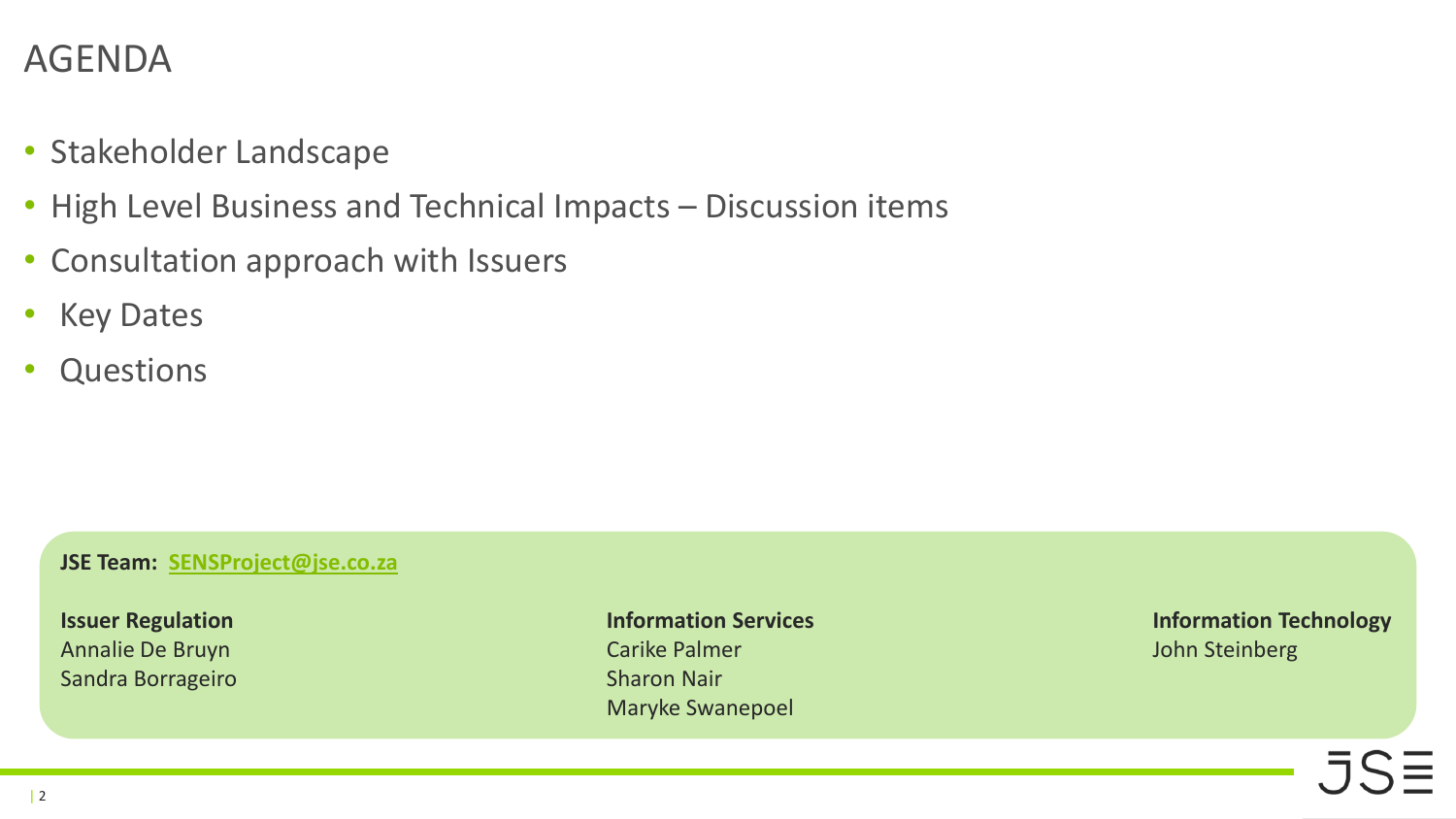$=$  1 PROJECT BACKGROUND AND INTRODUCTIONΞШ  $=$   $\Box$ ΞH IΞI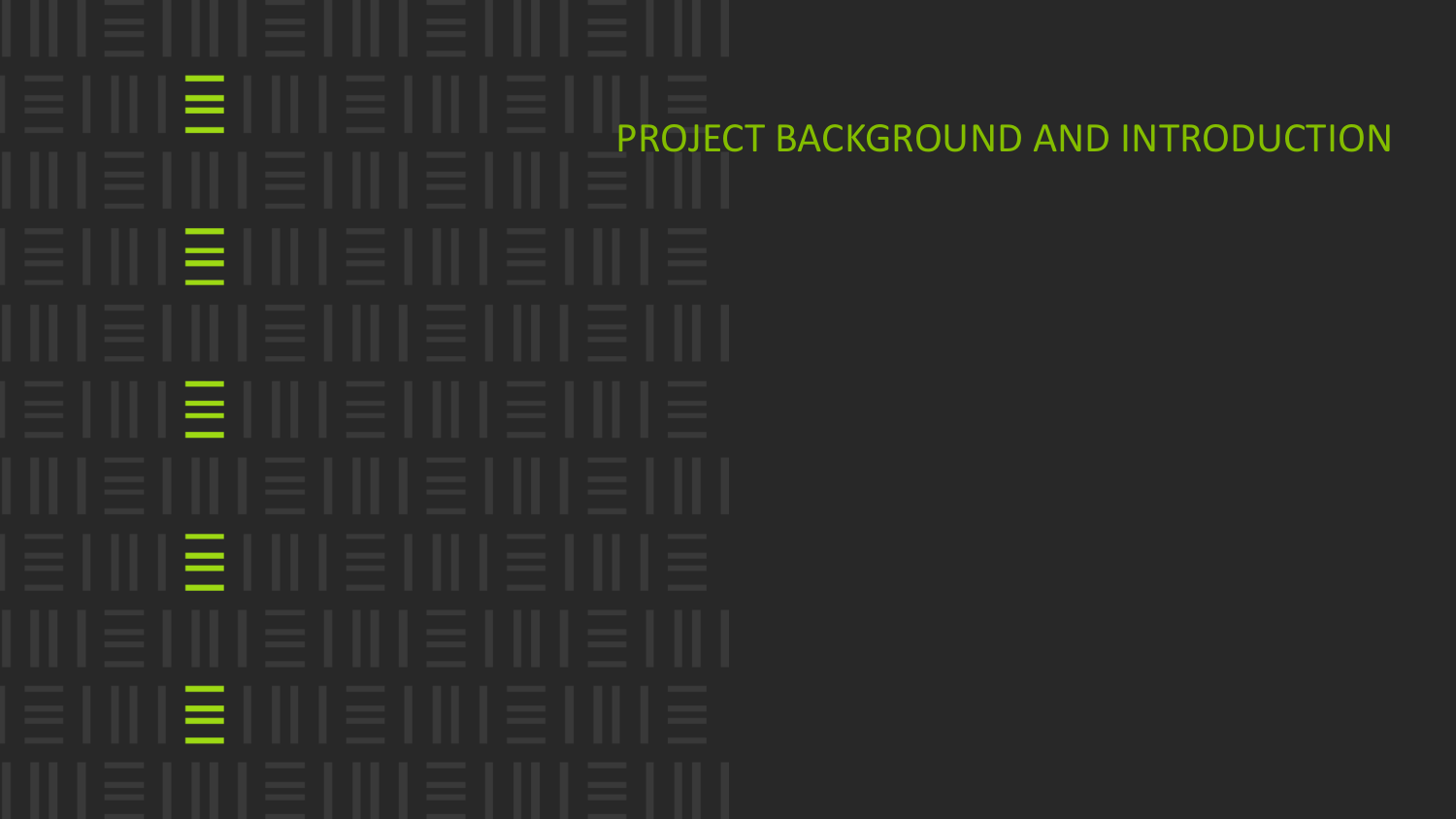#### SENS STAKEHOLDER GROUPS IMPACTED

**Issuers Sponsors Designated Advisors**

Streamline the process for **SENS** submission for Issuers / Sponsors / DAs and address known system constraints

**Information Subscribers Live, Delayed and EOD**

Enriched service to enable their products and services. Includes Data Distributors, Members, Asset Managers, Investors etc.

**Software Providers, Own solutions & \*SIPs**

How files are received realtime and EOD, whilst providing enriched content to enable their software capability

**JSE, Strate & other Intermediaries**

Enriched service and feed to streamline for e.g. corporate actions and enable their services to their clients and shareholders

**NSX & it's members and clients**

NSX shares technology with the JSE. The exchange and their clients will benefit in the same way as those of the JSE for the NENS service

 $\overline{\overline{\overline{J}}\overline{\overline{\overline{S}}}$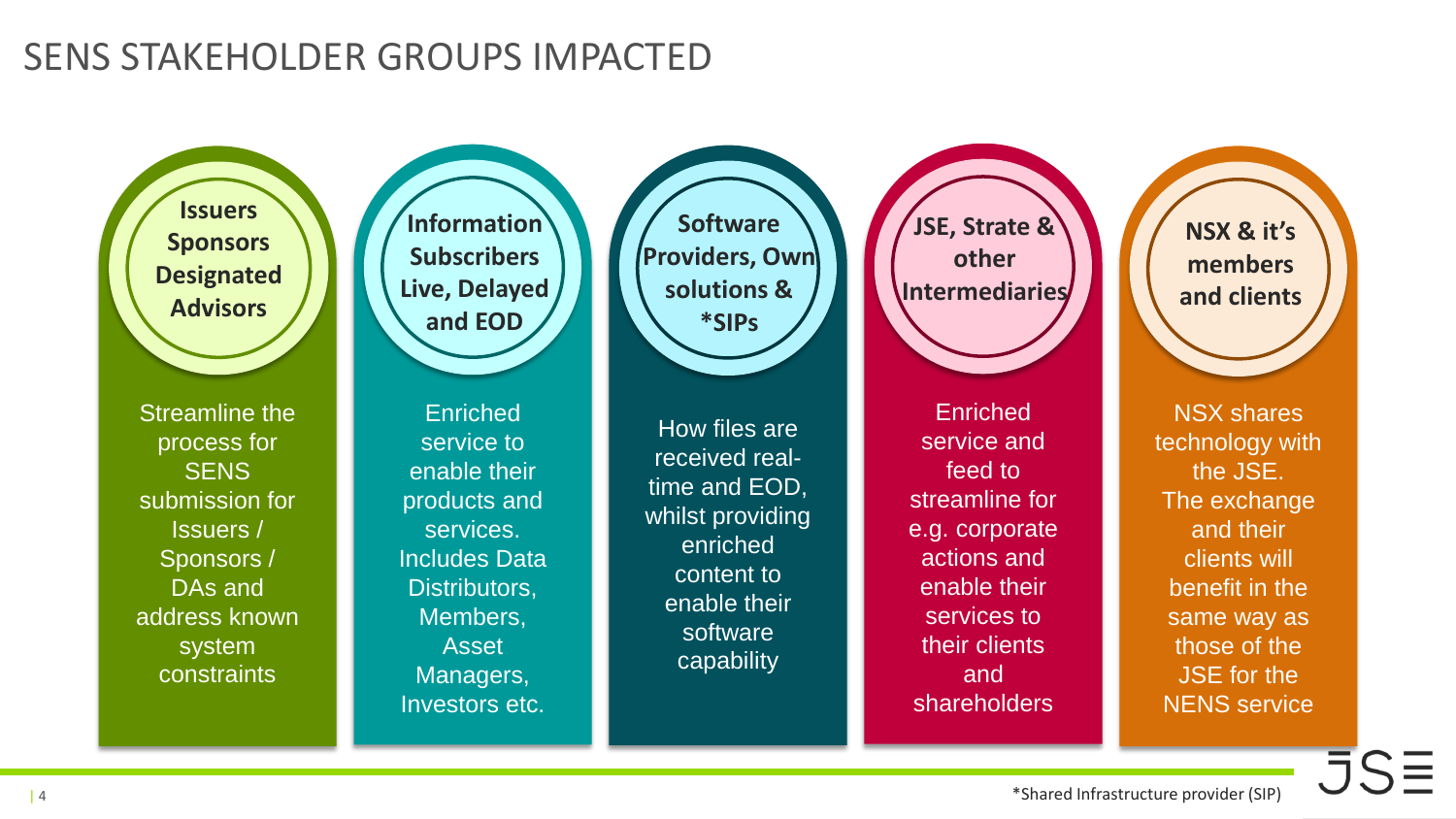#### EXTERNAL STAKEHOLDER GROUPS

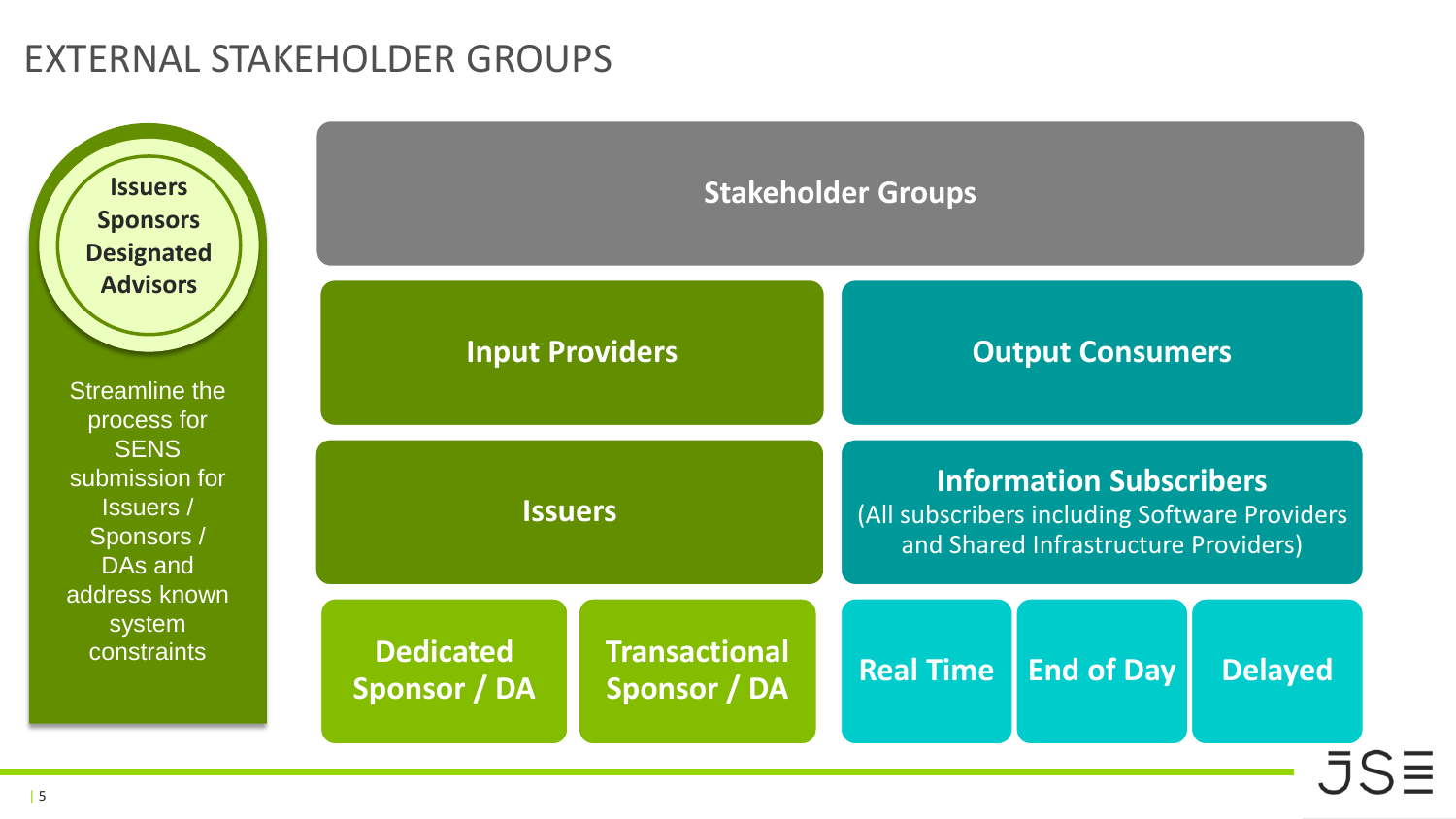EΠ HIGH LEVEL IMPACTS & STAKEHOLDERSEIII  $=$   $\Box$ EIII E.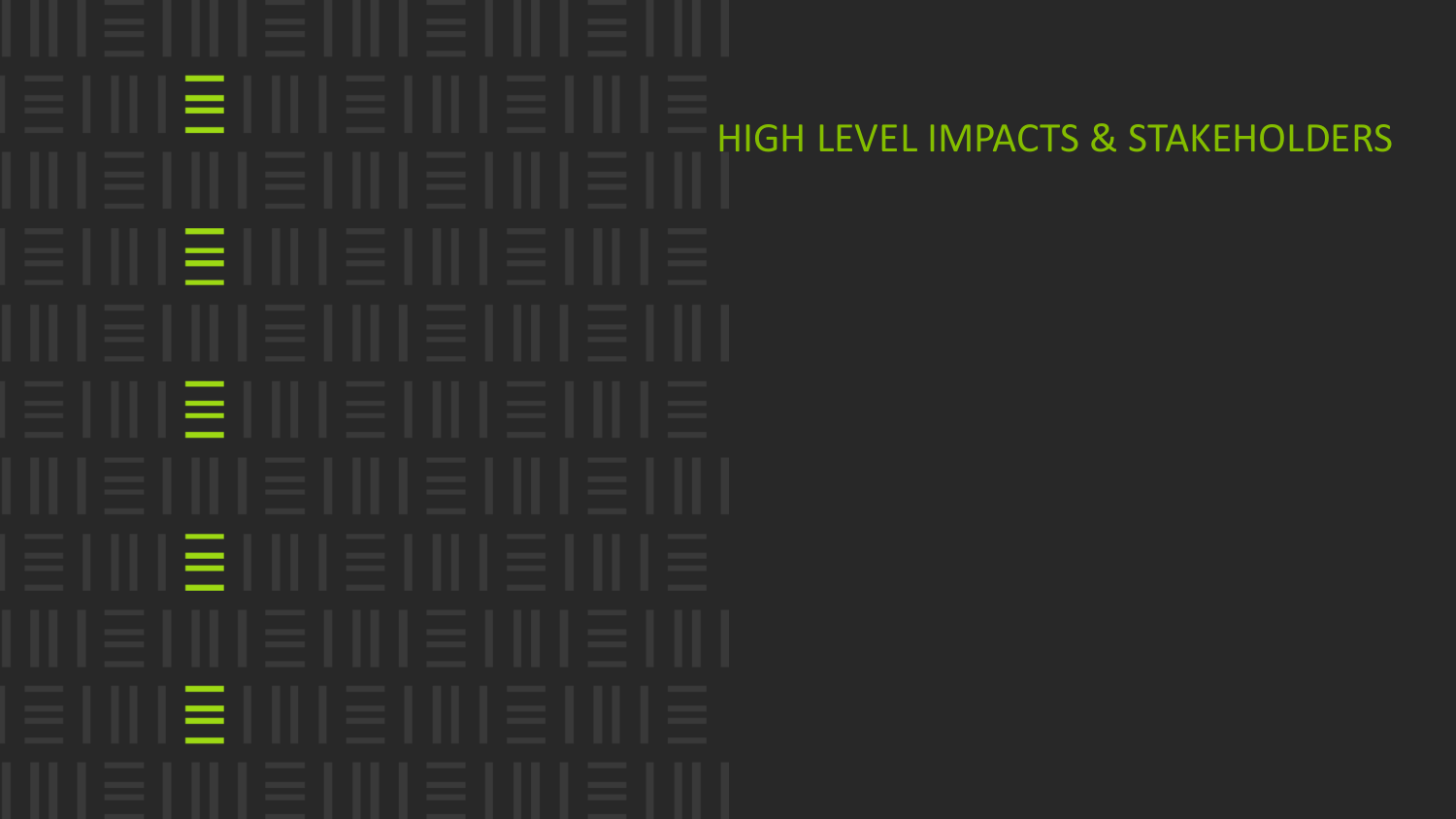**Issuers Sponsors Designated Advisors**

**Focus for this session**

- **New User Interface** including integrated workflows (more efficient)
- **New upload format**  move away from 2 x input documents (TEXT and PDF) to a Microsoft WORD .docx format, a more enriched easier format for processing and display
- **Decision on** provision of **financials still pending** (formats and whether full & abridged)
- **SENS will convert the docx** format into **XHTML** prior to disseminating announcement
- **Removal of Tokens** with a more streamlined approach for Issuers to manage who is authorised to submit announcements on their behalf
- **Improved user profiles**, additional **access** roles (e.g. new view only role) and system login **authentication**
- **Enhanced features** to leverage workflow for automation, alerts and notification to designated contacts when announcement successfully disseminated
- **Separation** of the SENS / Webstir systems separate logins
- **Input of relevant structured data** fields for certain announcement types / sub types
- **Review /audit** of announcement types, sub-types and release types as needed
- **New dissemination format** in a more user-friendly format XHTML
- **Alignment to minimum standards** for announcements e.g. File size and numerical formats to ensure consistency for the best end user experience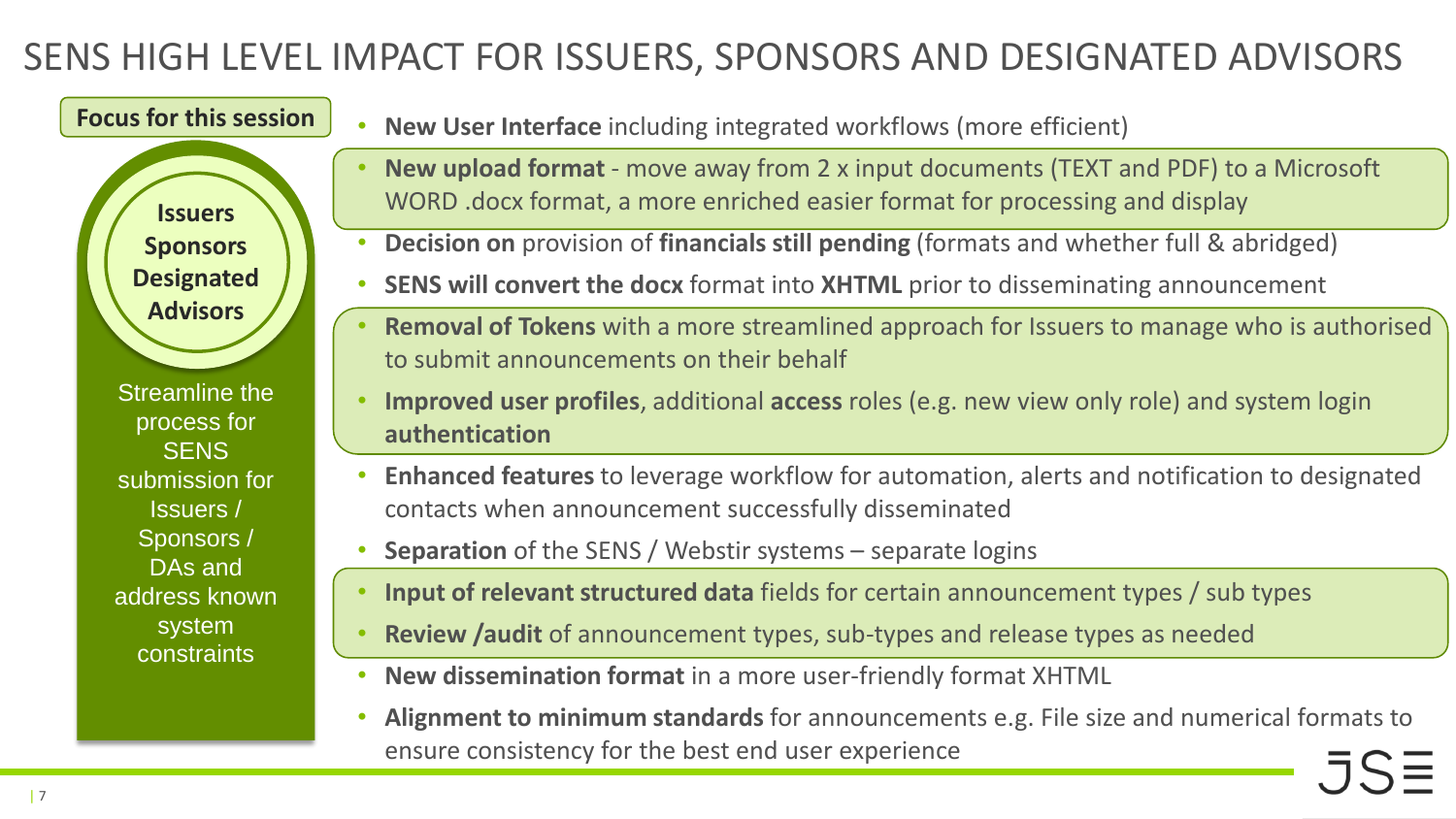## USER PROFILE ROLES

**Issuers Sponsors Designated Advisors**

- **Improved user profiles**, additional **access** roles (e.g. new view only role) and system login **authentication**
	- **Additional roles for external users** are being considered which we would like to your feedback on
	- An external user may have **one or more** of the following **roles**:

| <b>User Profile Role</b>                    | <b>Description</b>                                                                                                                                                                                                                  |  |
|---------------------------------------------|-------------------------------------------------------------------------------------------------------------------------------------------------------------------------------------------------------------------------------------|--|
| <b>SENS Submitter</b>                       | A submitter will be able to save, submit, rework and retract announcements                                                                                                                                                          |  |
| <b>User Access</b><br>Administration        | This access allows the user to approve New User registrations and manage<br>role access for users from their company                                                                                                                |  |
| <b>View Team</b><br><b>Announcements</b>    | User will only be able to view announcements from their own team but not<br>be able to create or edit i.e. user is a contact of the Equity Sponsor role only<br>hence can view all announcements issued by Equity Sponsor,          |  |
| <b>View Company</b><br><b>Announcements</b> | User will be able to view all announcements from their own company but not<br>be able to create or edit i.e. user is a contact of the Equity and Debt Sponsor<br>roles and hence can view all announcements issued by both entities |  |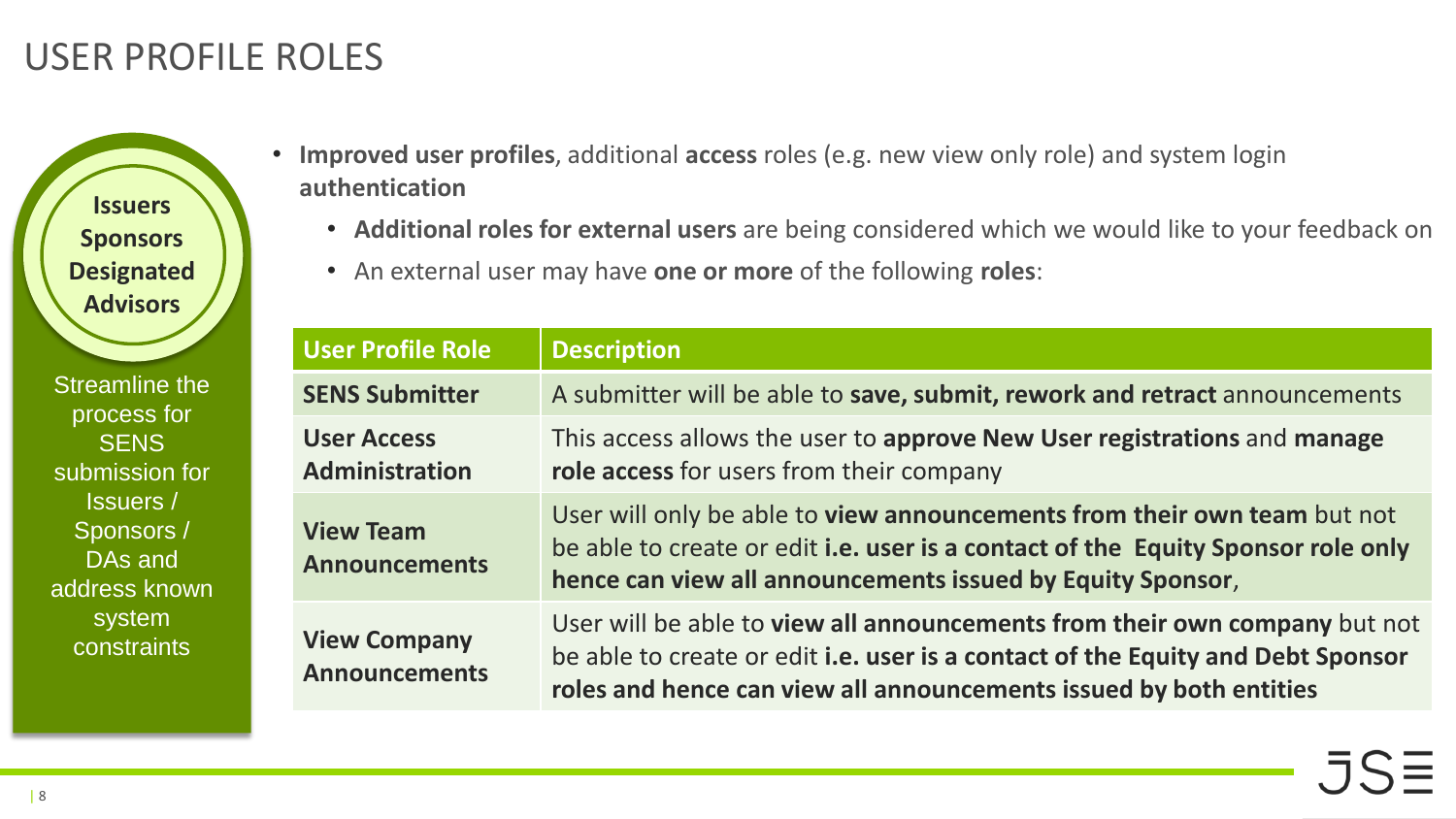## NEW USER REGISTRATION

**Issuers Sponsors Designated Advisors**

- **Improved user profiles**, additional **access** roles (e.g. new view only role) and system login **authentication**
	- This **replaces the current Registration Token process**
	- A new user will complete the online **New User Registration form** with a few basic details
	- The **'User Access Administration' user will receive an email** to approve the new user request on behalf of their company
	- The 'User Access Administration' user will **login to the SENS system to approve / decline** the user request and confirm the roles required for the new user
	- **On approval** by the 'User Access Administration' user, the new user will receive a **one-time link** to capture their personal details. Once submitted, the **JSE user registration workflow will be triggered**
	- The JSE teams will then **complete** the various **technical enablement** steps required for the new user
	- On successful completion of the new user registration request an **email will be sent** to the new user with the SENS credentials as well as a **link to create a new password**
	- The new user must click the password creation link to create their new password and enable their profile

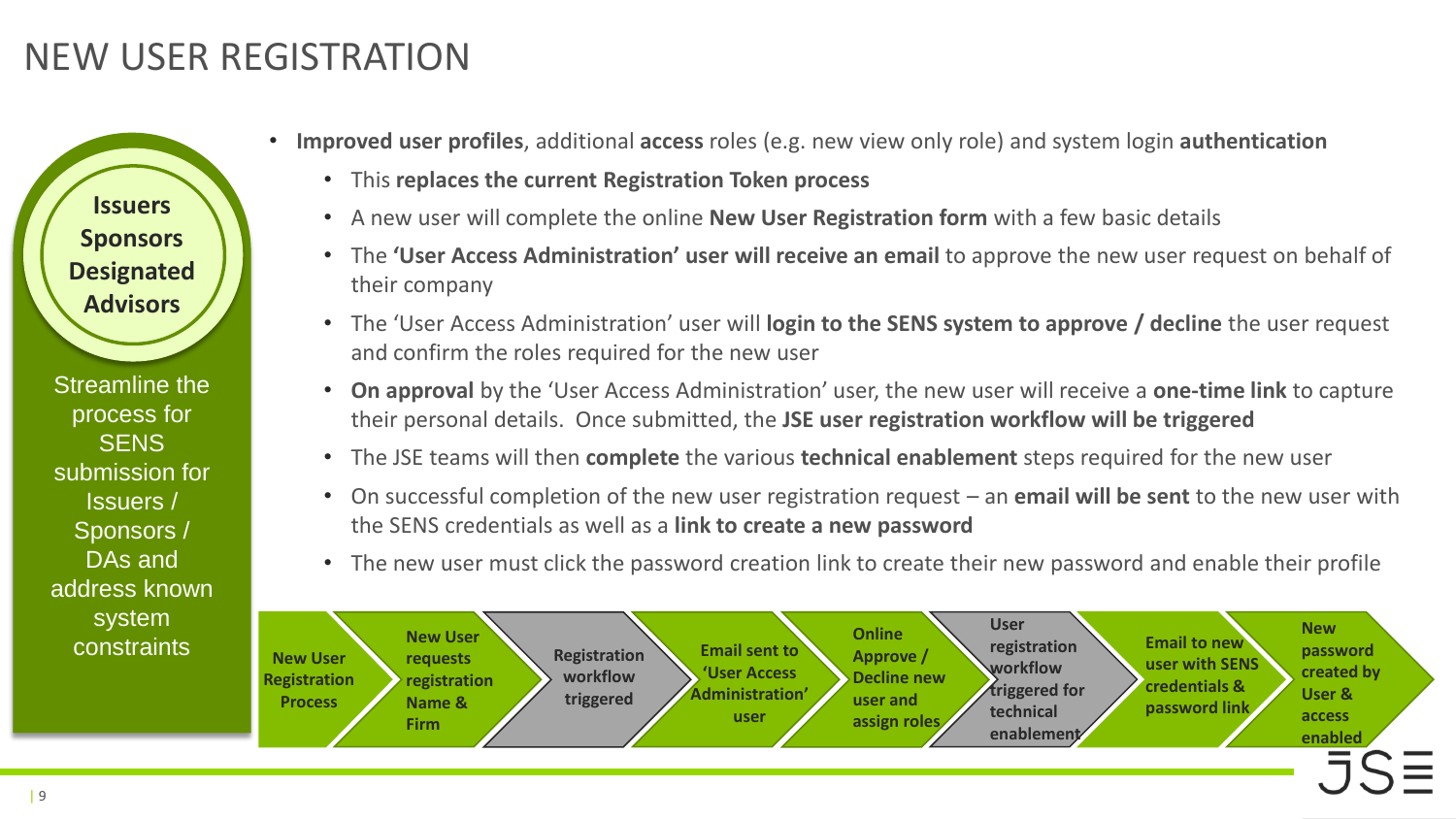# PROFILE MAINTENANCE – PERSONAL DETAILS OR ROLES

**Issuers Sponsors Designated Advisors**

- **Improved user profiles**, additional **access** roles (e.g. new view only role) and system login **authentication**
	- **User Profile Maintenance**  each external user will have access to **change their own personal details** in SENS
	- Only the **'User Access Administration' user** will have **access** to via the 'Profile Management' menu **to maintain user profile Role details**
	- This will **trigger a workflow** within the JSE side to make the **relevant updates into JSE downstream systems**
	- A **notification email of Approve / Decline** of the profile changes requested will be sent on confirmation by JSE

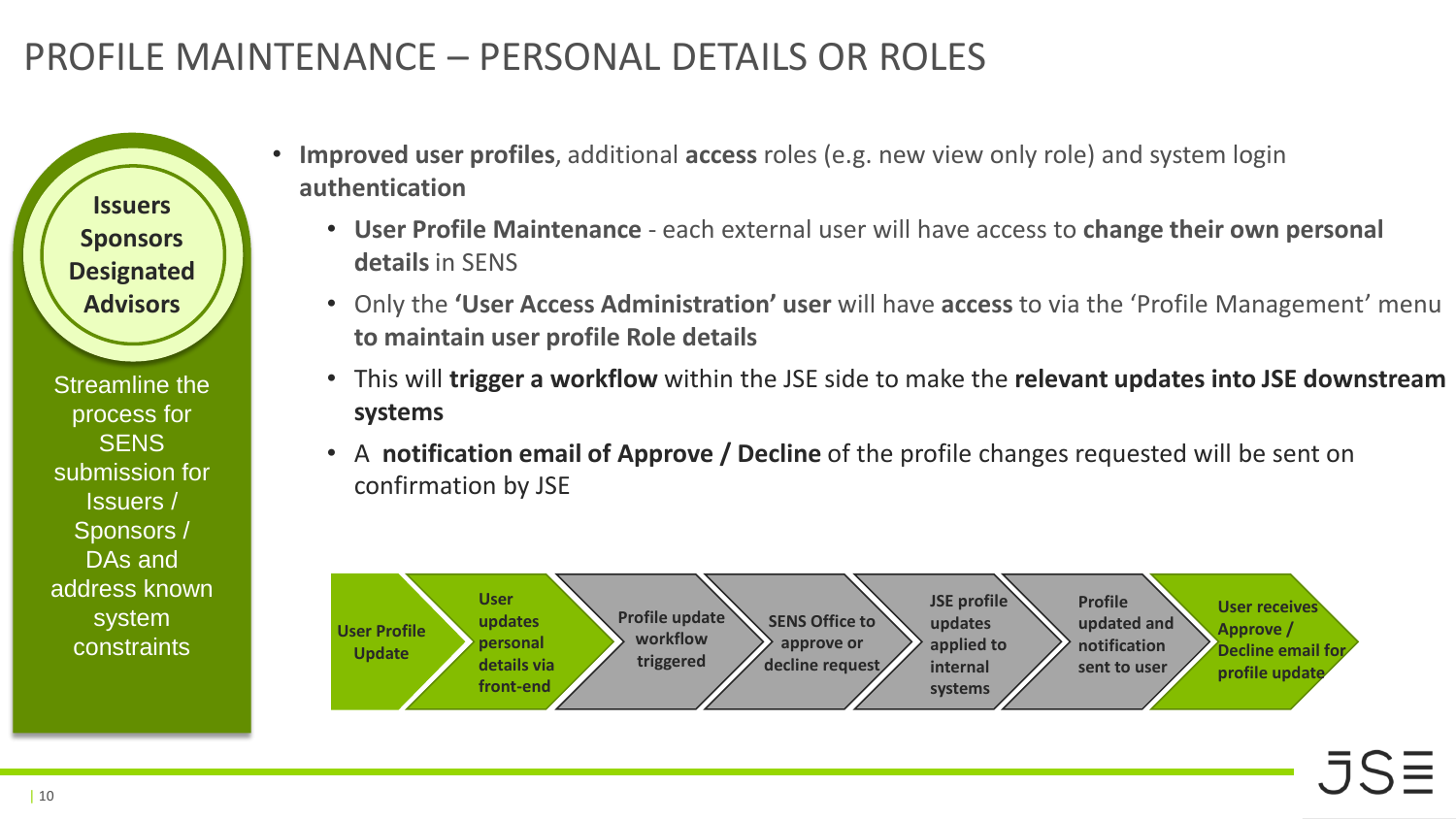# ISSUER SPONSOR APPROVAL / AUTHORISATION

- **Removal of Tokens** the current process is cumbersome and inefficient
- Issuers will be provided with a facility to manage who is authorised to submit announcements on their behalf
	- Issuers will need to confirm the dedicated sponsor(s) authorized to submit announcements on their behalf
	- This will be done once-off for their dedicated sponsor and on an adhoc basis for transactional sponsors (as needed)
	- To ensure audit compliance an annual confirmation/attestation of approved sponsors may be needed
	- Managing approved sponsors will be via the SENS front-end:
		- SENS will display Sponsor information as recorded for the Issuer in the JSE Customer Relationship Management (CRM) and Master Data System (MDS) systems
		- Issuers will then "confirm" or "dispute" registered sponsor details. If a "dispute" is raised a comment must be captured and the JSE team will then be notified to contact the Issuer to resolve/correct the matter
		- Issuers will be able to select and assign one or more transactional Sponsor(s) from the valid list of registered Sponsors that may be assisting an issuer from time to time
		- An **effective From and To date** will **control the period during which** transactional Sponsors **can submit announcements** on their behalf

Streamline the process for **SENS** submission for Issuers / Sponsors / DAs and address known system constraints

**Issuers**

**Sponsors**

**Designated** 

**Advisors**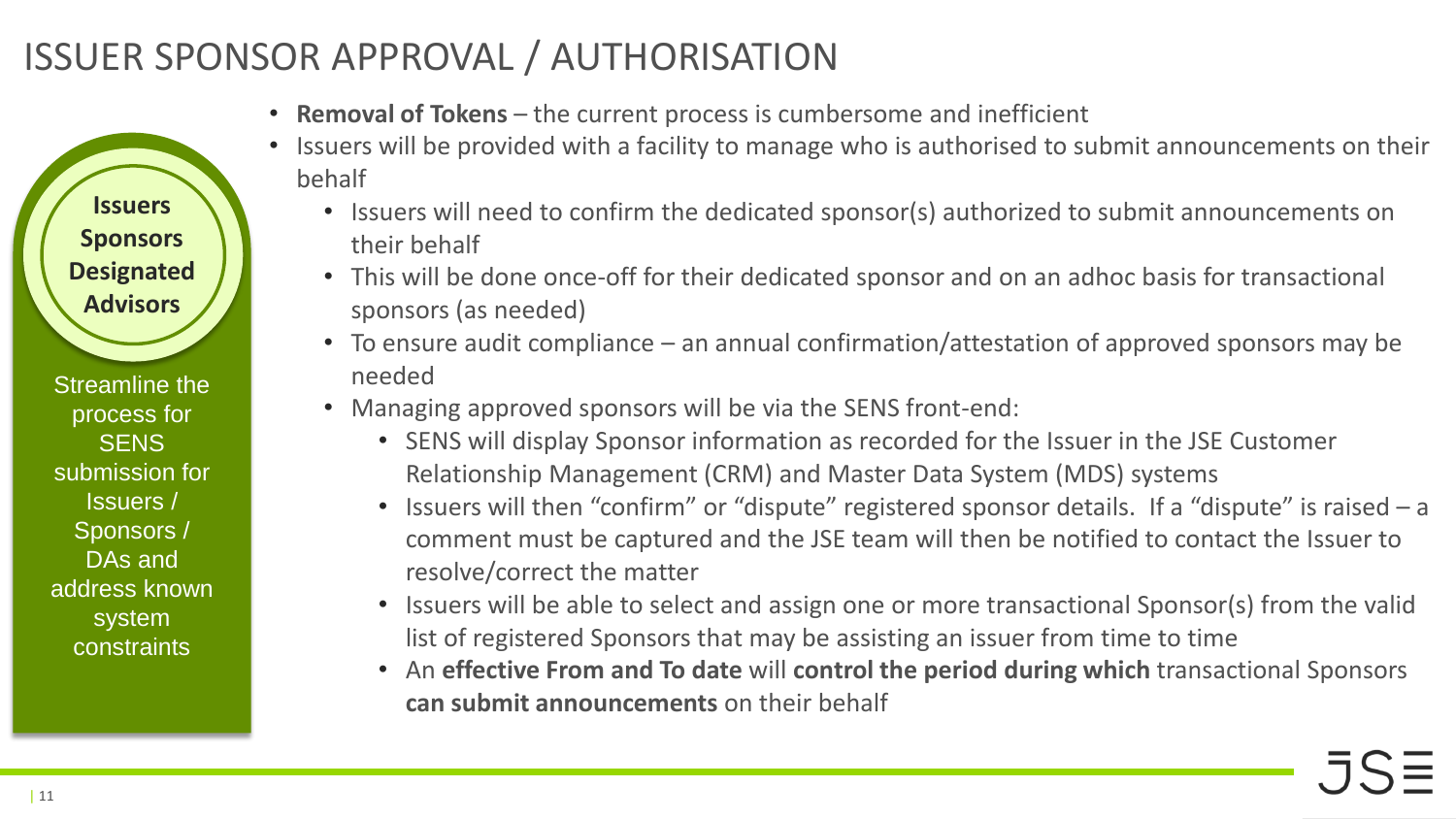

Streamline the process for **SENS** submission for Issuers / Sponsors / DAs and address known system constraints

#### **Benefits of an input document in Docx Format**

- Any file with the Docx extension is an **open XML format document**
- These files are used for reports, resumes, letters, documentation, note-taking, newsletters, presentations and more – **caters for type setting, font colours and formats** e.g. bold, underline, italics and the like
- **Docx supports images** embedded within it in the converted disseminated XHTML message, links are embedded to facilitate the download the images (e.g. like a webpage)
- Most standard word processors available can be used to generate required input documents i.e. **no need for specialized custom software**
- Using the **OpenXML standard will facilitate the automated generation of required input**  documents – no need for special software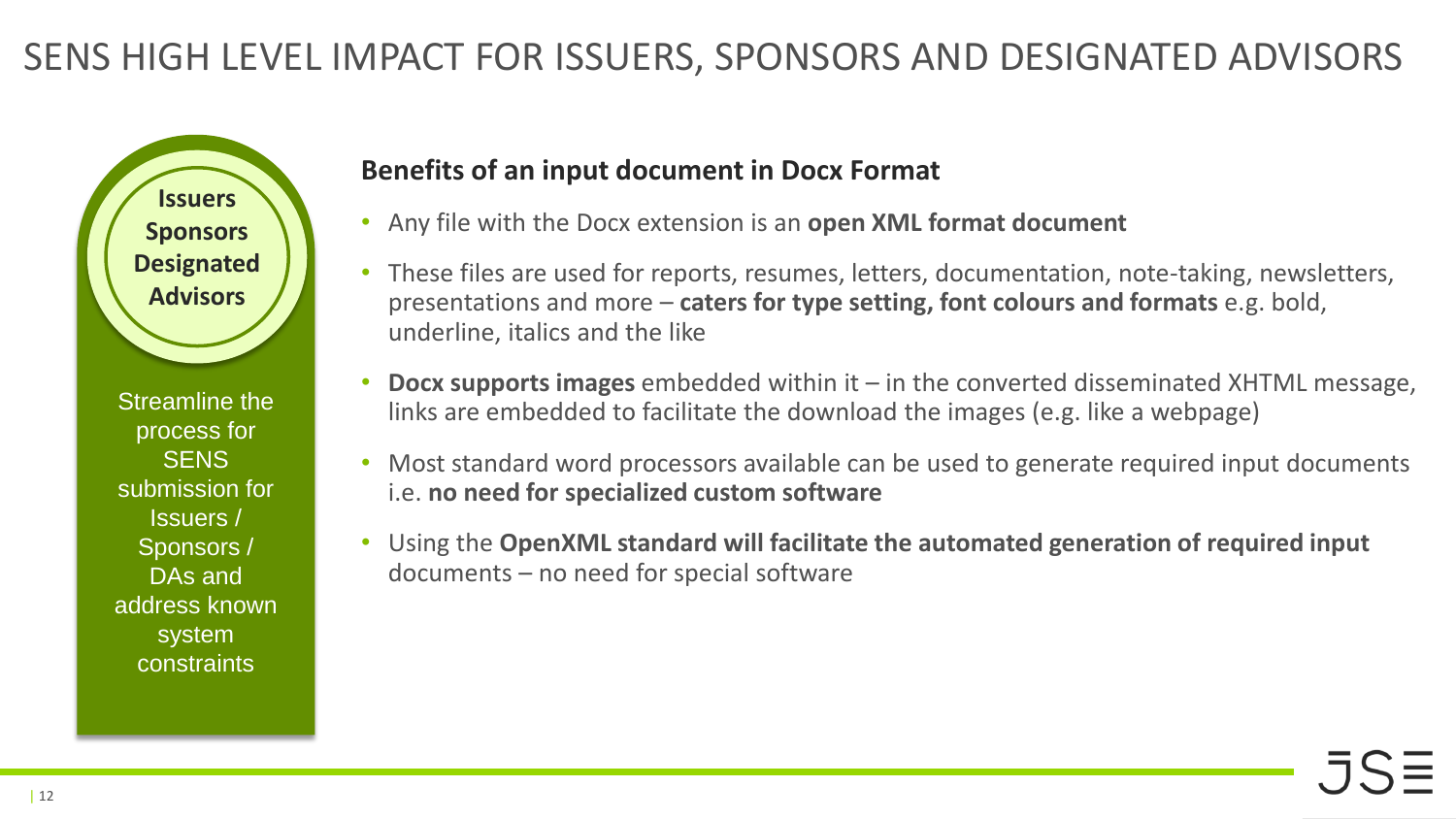## STRUCTURED DATA OPPORTUNITIES (ASPIRATIONS)

#### **Benefits of providing key information in electronic format via structured data fields:**

- **More automation** without manual intervention
- Corporate Action information/events being provided electronically will **enable all information subscribers**, (including Strate, CSDPs, Members, Fund Managers & the JSE) **to better ingest** the relevant information via automated programs
- Structured data will **expedite the delivery and flow** of this critical corporate action information to the shareholders/investors, required to make informed trading and election decisions
- In addition, automated processing of the data will **reduce the risk of data capture errors** and incorrect information being made available to shareholders/investors
- Introducing **rules-based validation** per corporate action event type, will ensure that event information and dates conform to the Form H timetable requirements, i.e. all required data is included for processing upfront (no need for to and fro between the sponsor and JSE consultant team
	- E.g. Cash dividend to include all salient dates, dividend rate and reporting period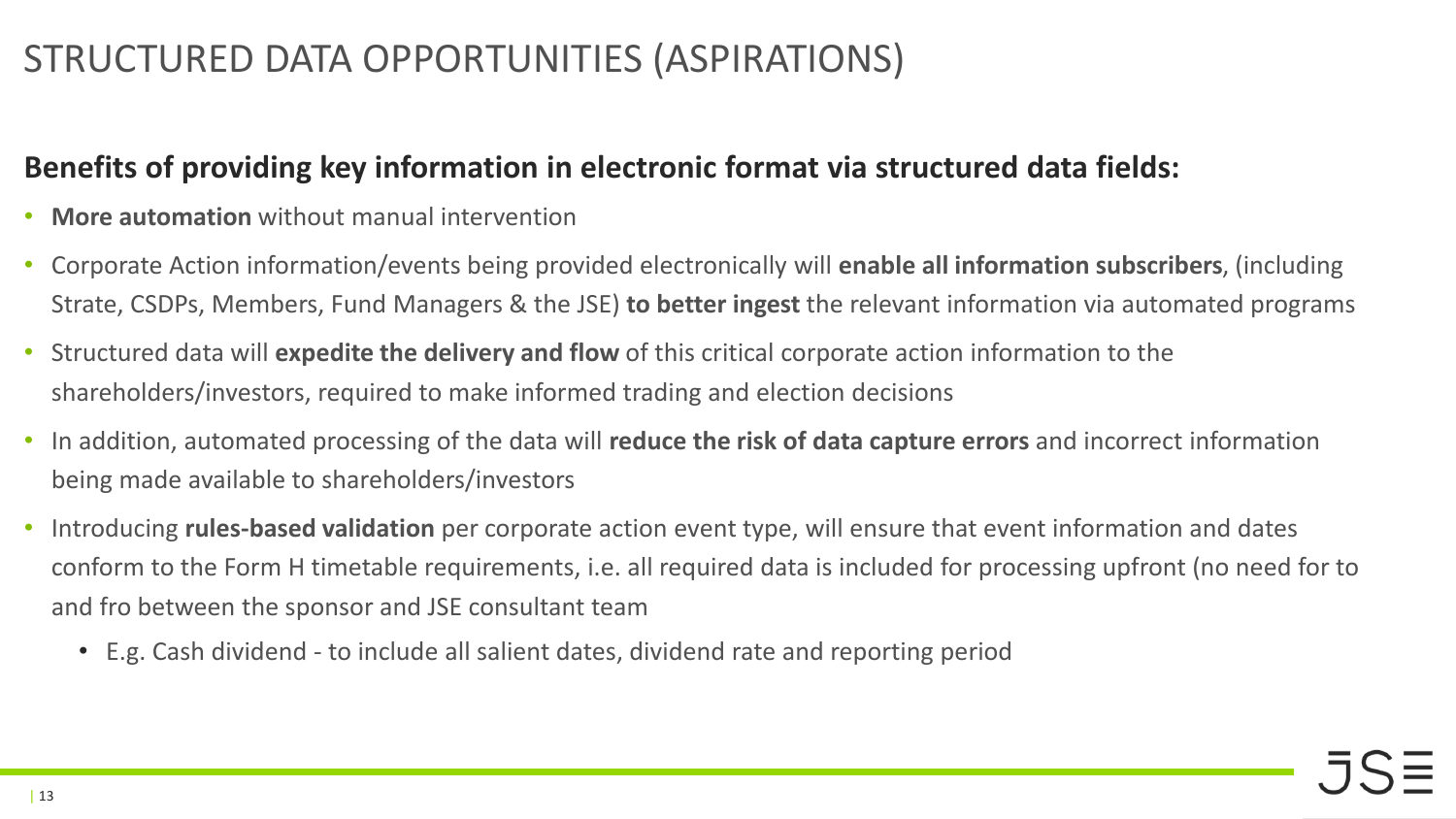**Issuers Sponsors Designated Advisors**

Streamline the process for **SENS** submission for Issuers / Sponsors / DAs and address known system constraints

#### **Structured Data**

- We need to understand the capability and willingness for Issuers / Sponsors / Das to submit structured data input for certain SENS announcements
	- Is the information readily available?
	- What is the original source of the data?
- Preferences to provide required structured data for certain announcement types / subtypes
- Initial focus will be for announcements related to corporate actions e.g. Meetings, payments etc.
- Consideration to be given to 3 proposed input options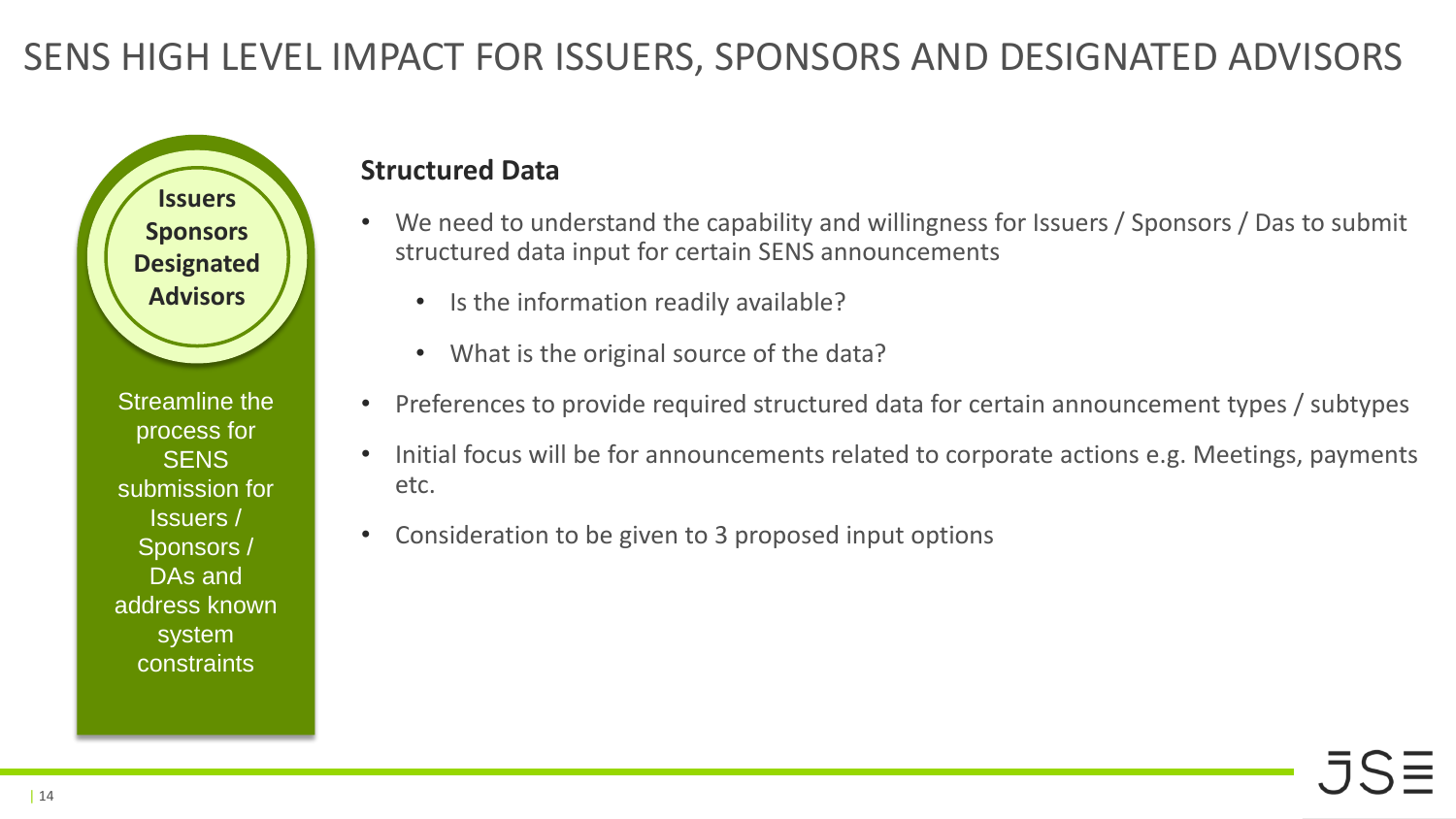**Issuers Sponsors Designated Advisors**

Streamline the process for **SENS** submission for Issuers / Sponsors / DAs and address known system constraints

#### **Structured Data – Input Option 1**

| <b>Methodology</b>                                                                        | <b>Pros</b>                                                                                                                                                                                                                                                            | <b>Cons</b>                                                                                                                                                                                                                                                                                                                                        |
|-------------------------------------------------------------------------------------------|------------------------------------------------------------------------------------------------------------------------------------------------------------------------------------------------------------------------------------------------------------------------|----------------------------------------------------------------------------------------------------------------------------------------------------------------------------------------------------------------------------------------------------------------------------------------------------------------------------------------------------|
| Capture required<br>input fields via the<br>front-end when<br>submitting<br>announcements | - Risk of downstream system and<br>subscriber capture errors reduced<br>Fields can be added to the existing<br>'Create Announcement' screen<br>Easier to consume into the<br>downstream systems and publish<br>in data products as these are<br>separate screen fields | <b>Added operational</b><br>responsibility for Issuers /<br><b>Sponsors</b><br>Manual capture via the<br>front-end by SENS submitter<br>(risk of errors) does not<br>align to announcement<br>content<br><b>Consideration: Operational</b><br>responsibility to verify on<br>screen captured data aligns<br>to the announcement<br>content details |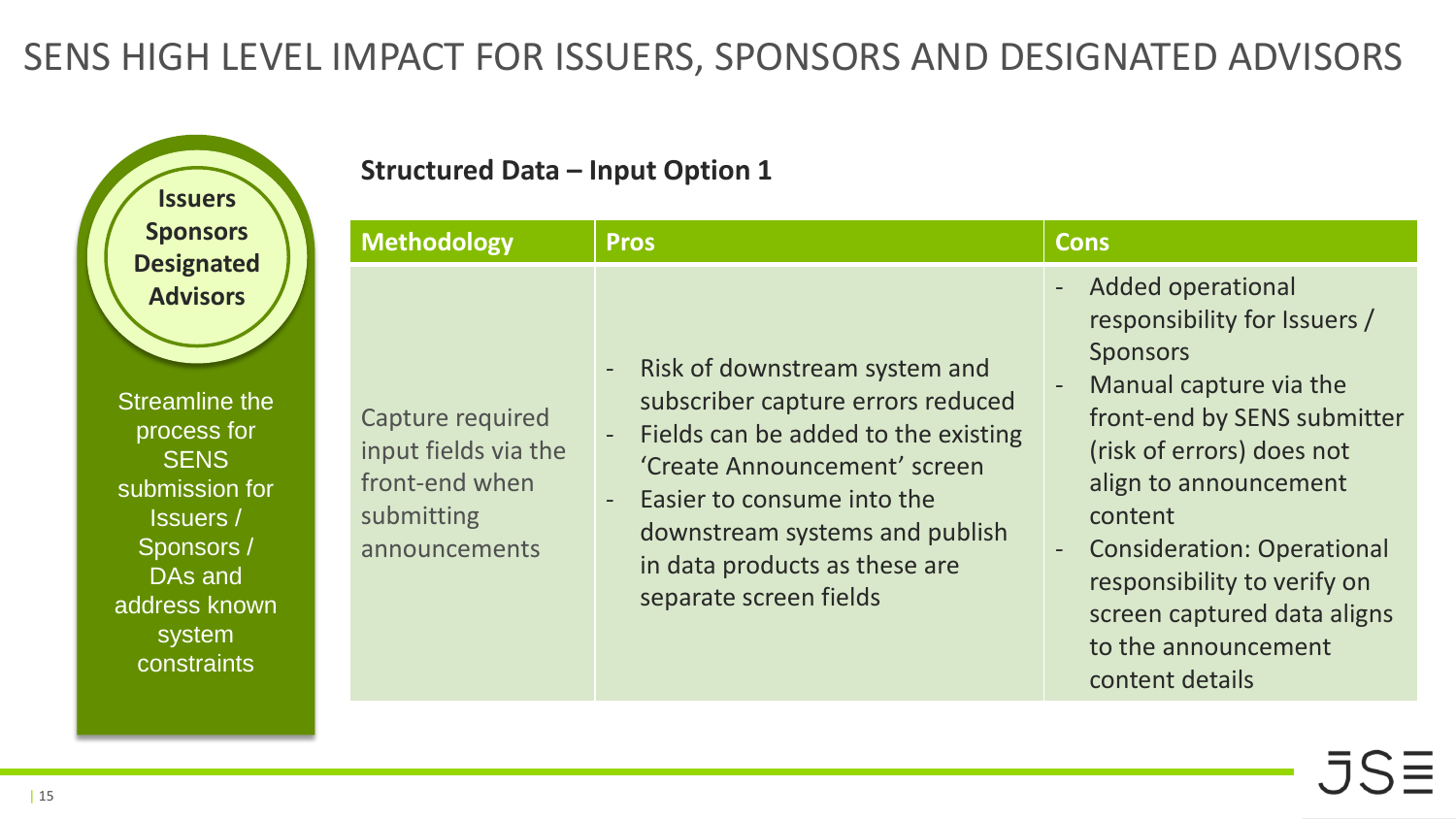|                                                                                                                                                                                                                  | <b>Structured Data - Input Option 2</b>                                                          |                                                                                                                                                                                                                                                                                                                                                                                                                                                                                                                                    |                                                                                                                                                                                                                                                                                                                                                         |  |  |  |  |
|------------------------------------------------------------------------------------------------------------------------------------------------------------------------------------------------------------------|--------------------------------------------------------------------------------------------------|------------------------------------------------------------------------------------------------------------------------------------------------------------------------------------------------------------------------------------------------------------------------------------------------------------------------------------------------------------------------------------------------------------------------------------------------------------------------------------------------------------------------------------|---------------------------------------------------------------------------------------------------------------------------------------------------------------------------------------------------------------------------------------------------------------------------------------------------------------------------------------------------------|--|--|--|--|
| <b>Issuers</b>                                                                                                                                                                                                   | <b>Methodology</b>                                                                               | <b>Pro</b>                                                                                                                                                                                                                                                                                                                                                                                                                                                                                                                         | Con                                                                                                                                                                                                                                                                                                                                                     |  |  |  |  |
| <b>Sponsors</b><br><b>Designated</b><br><b>Advisors</b><br>Streamline the<br>process for<br><b>SENS</b><br>submission for<br><b>Issuers</b> /<br>Sponsors /<br>DAs and<br>address known<br>system<br>constraints | Make use of pre-<br>defined JSE<br>template(s) with<br>embedded structured<br>tags and/or tables | Risk of downstream system and<br>subscriber capture errors reduced<br>JSE defined templates for certain<br>$\overline{\phantom{a}}$<br>announcement types / sub-types<br>made available for users to populate<br>Sponsors / Issuers need to make use of<br>correct announcement template<br>Content of the announcement and the<br>structured fields embedded in the<br>template ensures data integrity<br>No separate operational verification of<br>$\overline{\phantom{a}}$<br>captured data fields and<br>announcement content | <b>Added operational</b><br>responsibility for Issuers /<br><b>Sponsors</b><br>Incorrect template use may<br>result in delay to<br>announcement submission<br>Knowing which template to use<br>for which announcement<br>Ensure you always have the<br>latest version of the template<br>More complex to process and<br>higher risk of technical errors |  |  |  |  |
|                                                                                                                                                                                                                  |                                                                                                  |                                                                                                                                                                                                                                                                                                                                                                                                                                                                                                                                    |                                                                                                                                                                                                                                                                                                                                                         |  |  |  |  |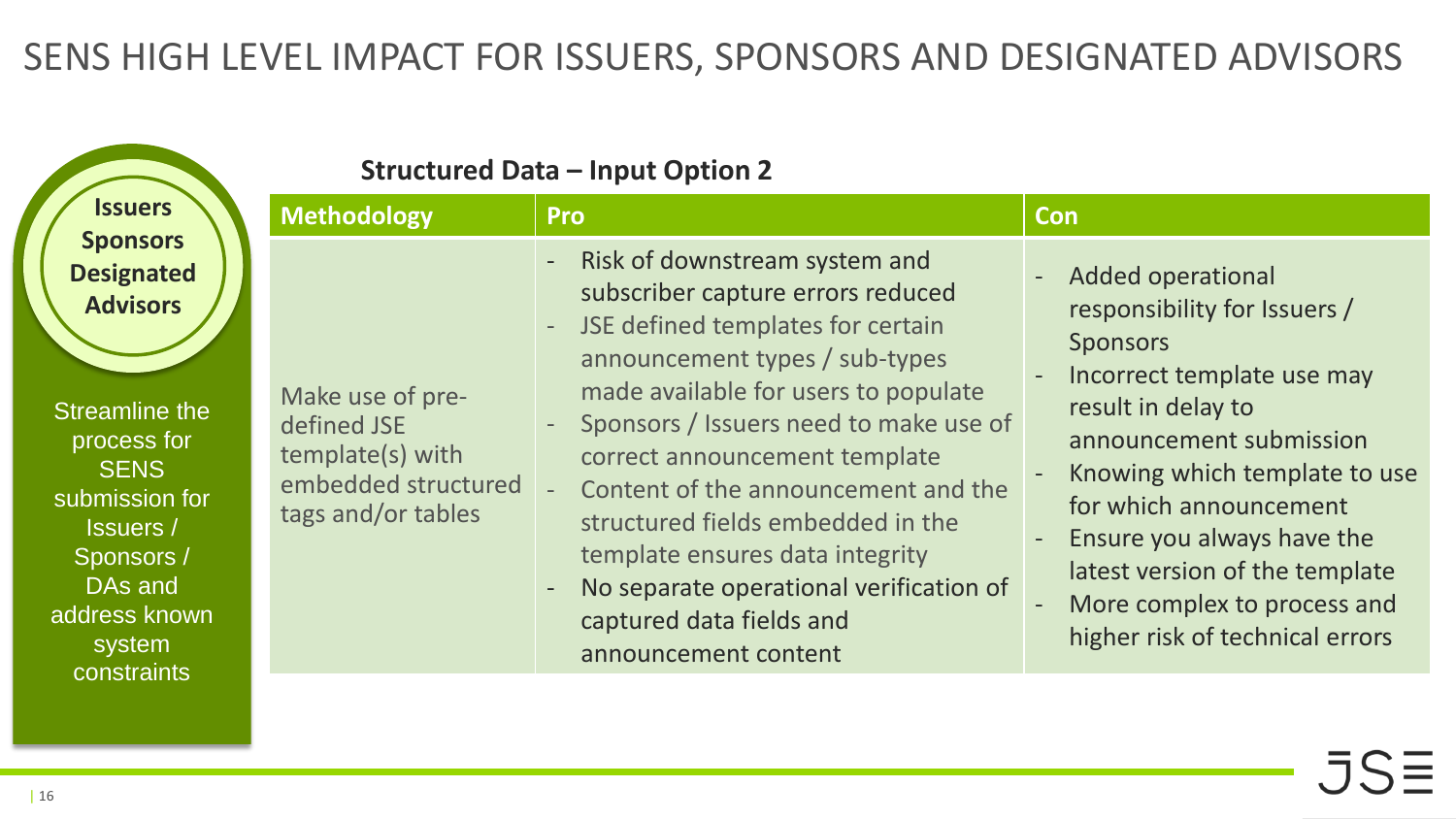| <b>Structured Data - Input Option 3</b>                                                                                                                                                                          |                                                                                                                                                                                                         |                                                                                                                                                                                                                                                                                                                                                                                                                                                                                                                                                                                                                                                                                                                                                  |                                                                                                                                                                                                                                                                                                                                                                                                                                                                                                                                               |  |  |  |  |
|------------------------------------------------------------------------------------------------------------------------------------------------------------------------------------------------------------------|---------------------------------------------------------------------------------------------------------------------------------------------------------------------------------------------------------|--------------------------------------------------------------------------------------------------------------------------------------------------------------------------------------------------------------------------------------------------------------------------------------------------------------------------------------------------------------------------------------------------------------------------------------------------------------------------------------------------------------------------------------------------------------------------------------------------------------------------------------------------------------------------------------------------------------------------------------------------|-----------------------------------------------------------------------------------------------------------------------------------------------------------------------------------------------------------------------------------------------------------------------------------------------------------------------------------------------------------------------------------------------------------------------------------------------------------------------------------------------------------------------------------------------|--|--|--|--|
| <b>Issuers</b>                                                                                                                                                                                                   | <b>Methodology</b>                                                                                                                                                                                      | <b>Process</b>                                                                                                                                                                                                                                                                                                                                                                                                                                                                                                                                                                                                                                                                                                                                   | <b>Comments</b>                                                                                                                                                                                                                                                                                                                                                                                                                                                                                                                               |  |  |  |  |
| <b>Sponsors</b><br><b>Designated</b><br><b>Advisors</b><br>Streamline the<br>process for<br><b>SENS</b><br>submission for<br><b>Issuers</b> /<br>Sponsors /<br>DAs and<br>address known<br>system<br>constraints | A hybrid of both<br>options 1 & 2<br><i>i.e.</i> a combination<br>of on-screen field<br>capture and use of<br>a standard pre-<br>defined template(s)<br>for certain<br>announcement<br>types / subtypes | Online facility to download via the front-end the<br>required announcement template to populate<br>On selecting the announcement type / subtype $-$<br>the systems prompts the user to capture the<br>required input structured data fields<br>Once the on-screen fields have been captured -<br>the system will generate the required<br>announcement docx template including the pre-<br>populated captured fields within the template for<br>the user to download<br>The user can then continue to populate the rest of<br>the announcement content with the Issuer<br>outside of the system<br>Once the final version is complete, the user will<br>upload the revised docx into the system for<br>announcement submission and dissemination | Added operational responsibility<br>for Issuers / Sponsors and the JSE<br>Incorrect template use may result<br>in delay to announcement<br>submission - so doing up front will<br>remove this risk<br>Simpler to process as required<br>structured data fields are<br>populated in the correct format, in<br>the correct place in the document<br>and with correct tags<br>Less risk of processing errors<br>Re-verification of the template and<br>structured data fields will be<br>required on submission e.g. verify<br>dates, rates etc. |  |  |  |  |
|                                                                                                                                                                                                                  |                                                                                                                                                                                                         |                                                                                                                                                                                                                                                                                                                                                                                                                                                                                                                                                                                                                                                                                                                                                  |                                                                                                                                                                                                                                                                                                                                                                                                                                                                                                                                               |  |  |  |  |

**Note:** We will hold 2 x focused structured data workshop sessions in early February 2022 to .5S discuss the process and templates in more detail. Invitations to follow.

 $=$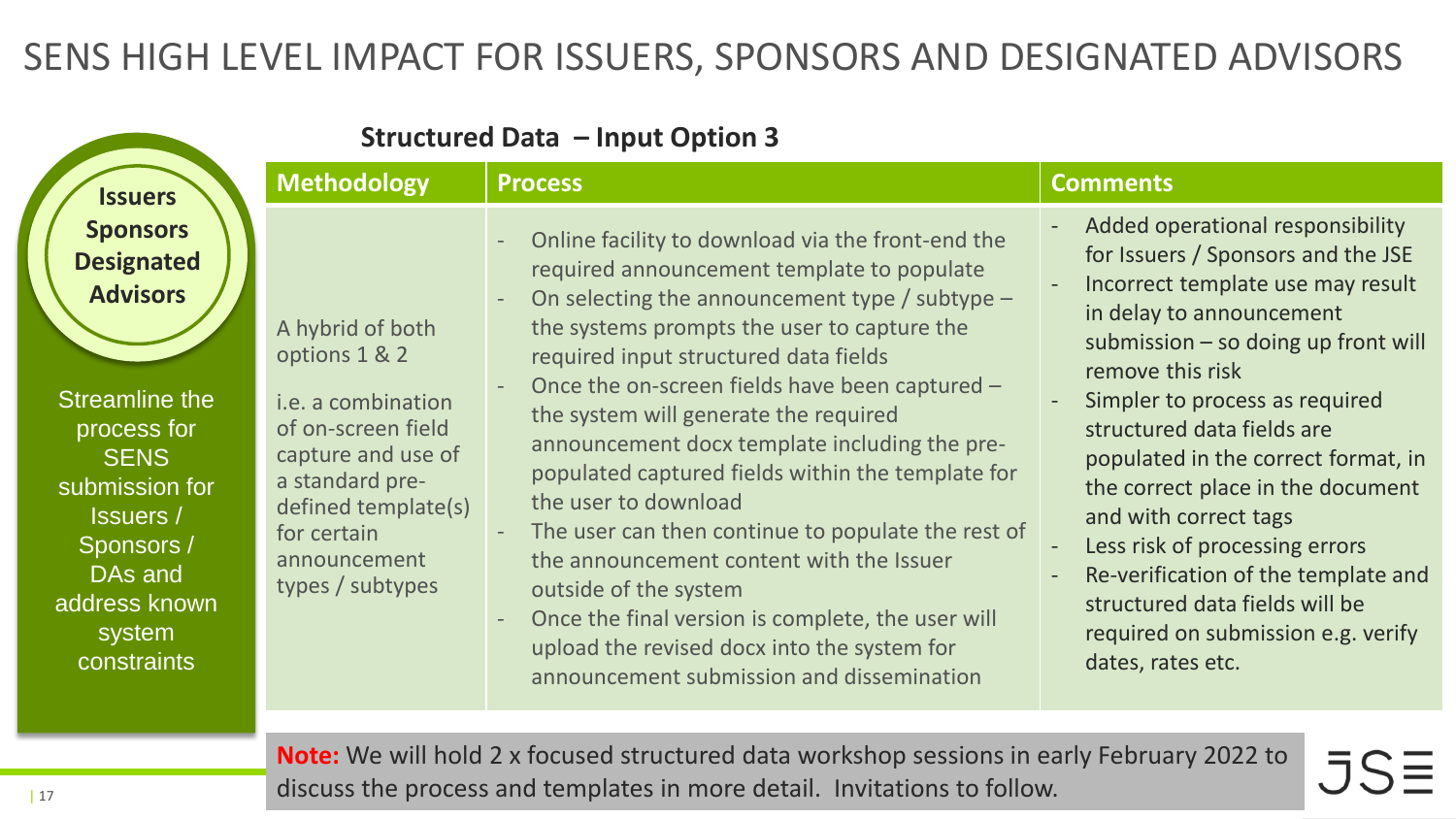**Issuers Sponsors Designated Advisors**

- **Review /audit** of announcement types, sub-types and release types as needed
	- We will conduct an audit of all existing announcement types, subtypes and release types
	- We would like to introduce filtering of announcement types based on either the Market listing, i.e. Equity vs Interest rate or alternatively the Issuer role type?
	- The above is necessary as the type of announcement will determine the right structured data input/template required e.g. Info needed for an Interest payment on a listing on the Equity market must align with the Form H requirement which is very different to the information needed from an interest rate market listing
	- Input from Sponsors / DAs on how to split the announcement types / subtypes per market or role type – we will schedule a separate detailed discussion for this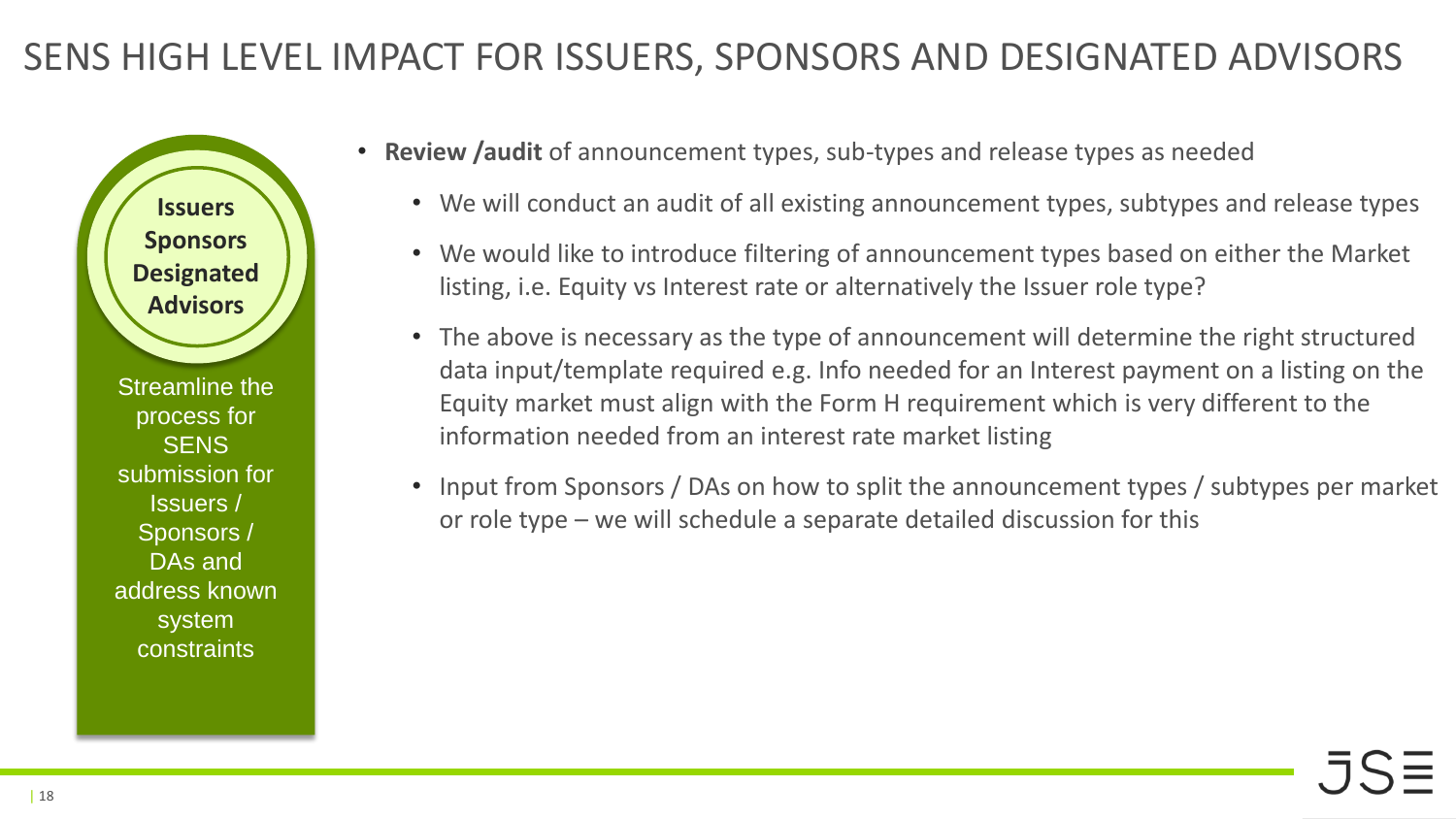lΞH CONSULTATION APPROACH WITH ISSUERSEIII EIII E IIII E III IΞI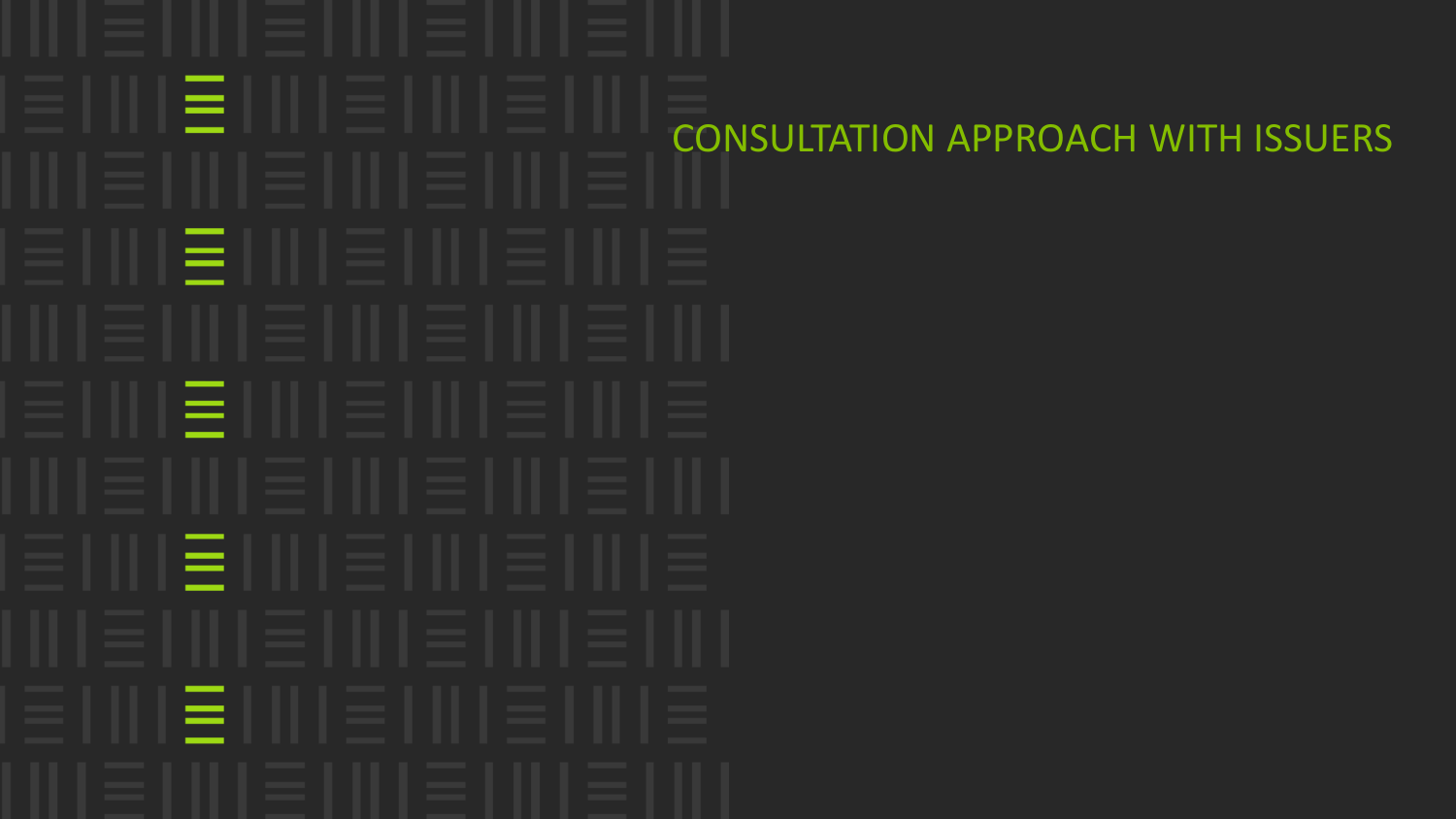### CONSULTATION APPROACH WITH ISSUERS

- Sponsors to confirm the preferred engagement and collaboration approach with Issuers
	- JSE engages directly with Issuers
	- JSE & Sponsors engage together with Issuers
	- Sponsors engage with their Issuers and provide a consolidated feedback / comments to the JSE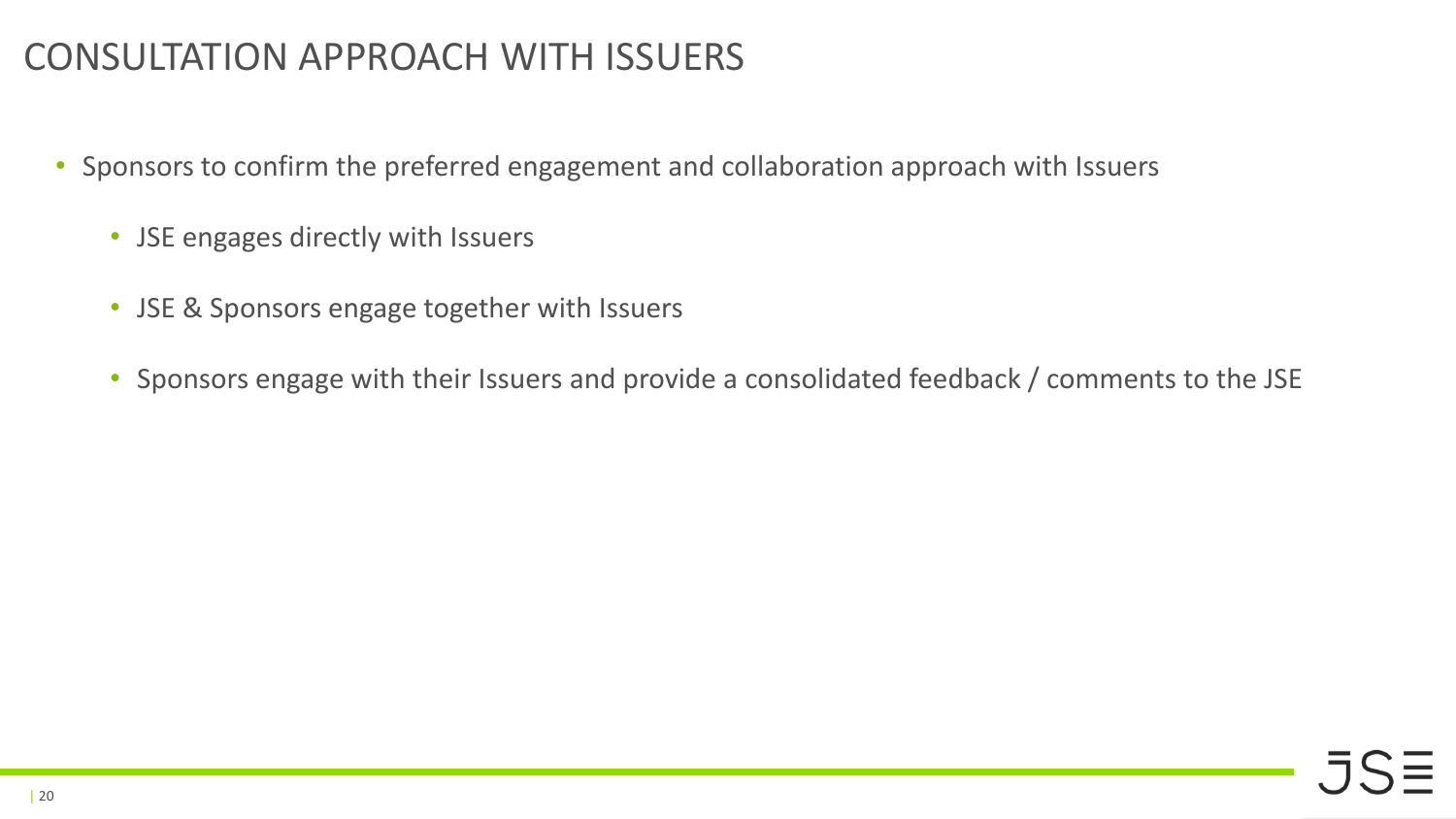#### SENS KEY CONTACTS

#### **Primary Contact per Stakeholder**

- This individual will be the primary contact of the Stakeholder
- Receive all communications related to this initiative (both formal and informal)
- Assist in coordinating and sourcing feedback and/or comments and ensure active participation in solution demos, workshops, planning sessions etc. (where necessary)
- Separate business and technical contacts will be ideal

#### **Working Group Representatives (optional)**

- We would like to have a small focused representative set of the various stakeholders to work more closely with our team in detailed discussions and design sessions
- Meet as and when needed to assist us in refining changes and requirements
- Please send both primary and working group contact details of nominated individuals to: [SENSProject@jse.co.za](mailto:SENSProject@jse.co.za)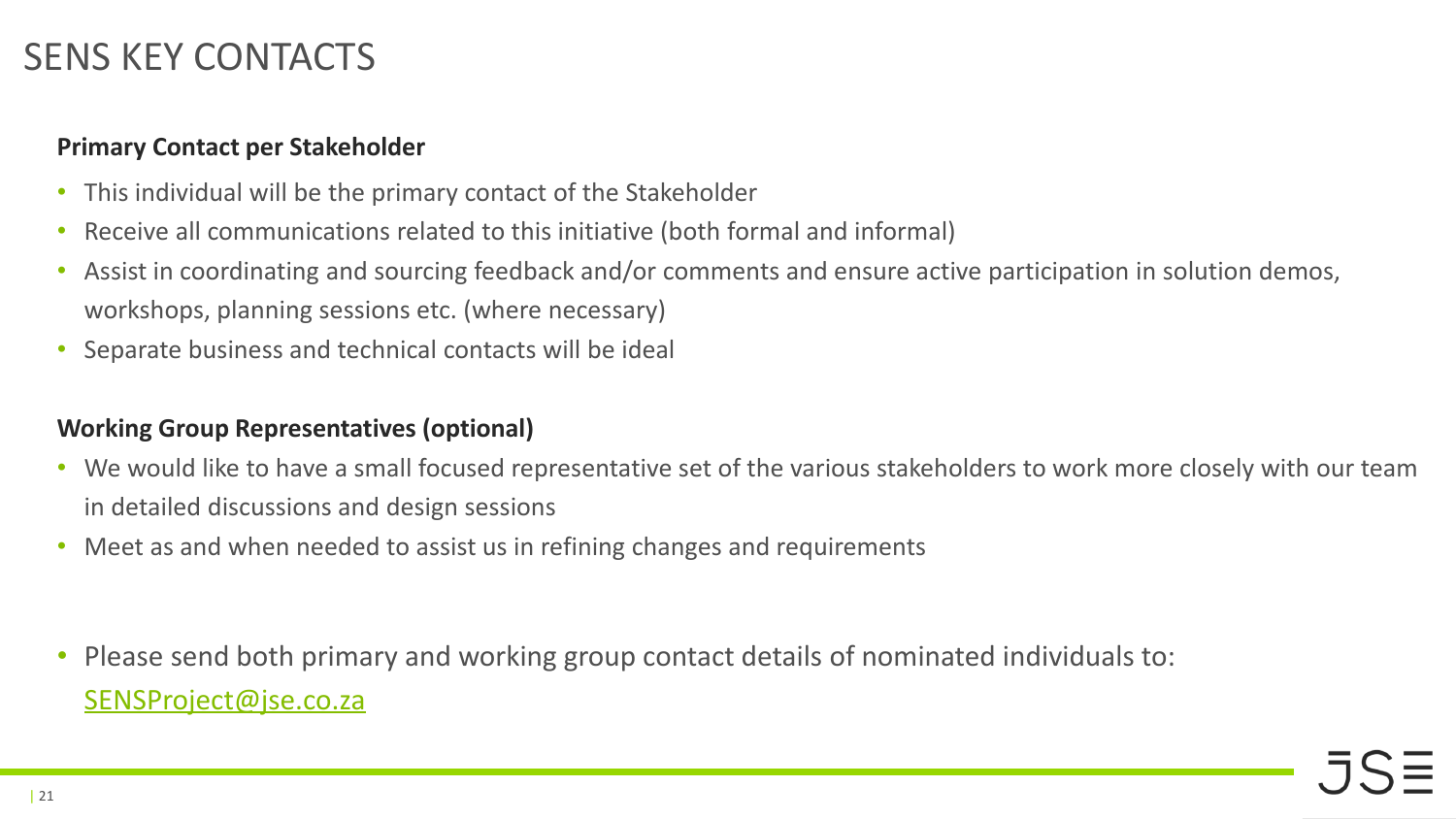

CONTACT US:

PLEASE SEND ALL QUERIES TO [SENSPROJECT@JSE.CO.ZA](mailto:SENSProject@jse.co.za) OR REACH OUT TO YOUR RELEVANT RELATIONSHIP / ACCOUNT MANAGER

> JSE 22

Let's Connect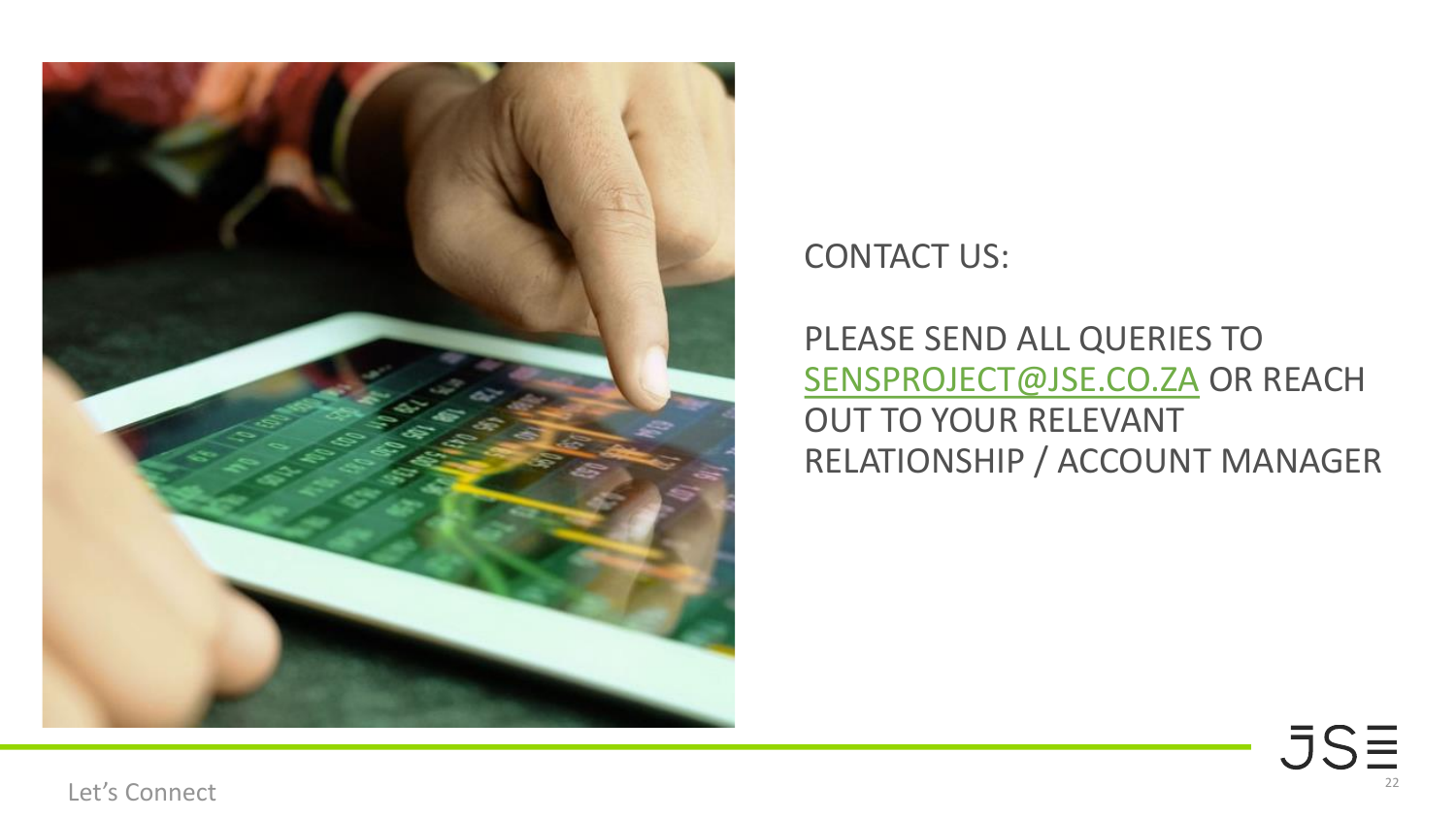E IIII E IIII E IIII E IIII E E I III E I III E I III E I III E E INTERNIE INTERNIE E INTERNIE INTERNIE E IIII E IIII E IIII E IIII E

KEY DATES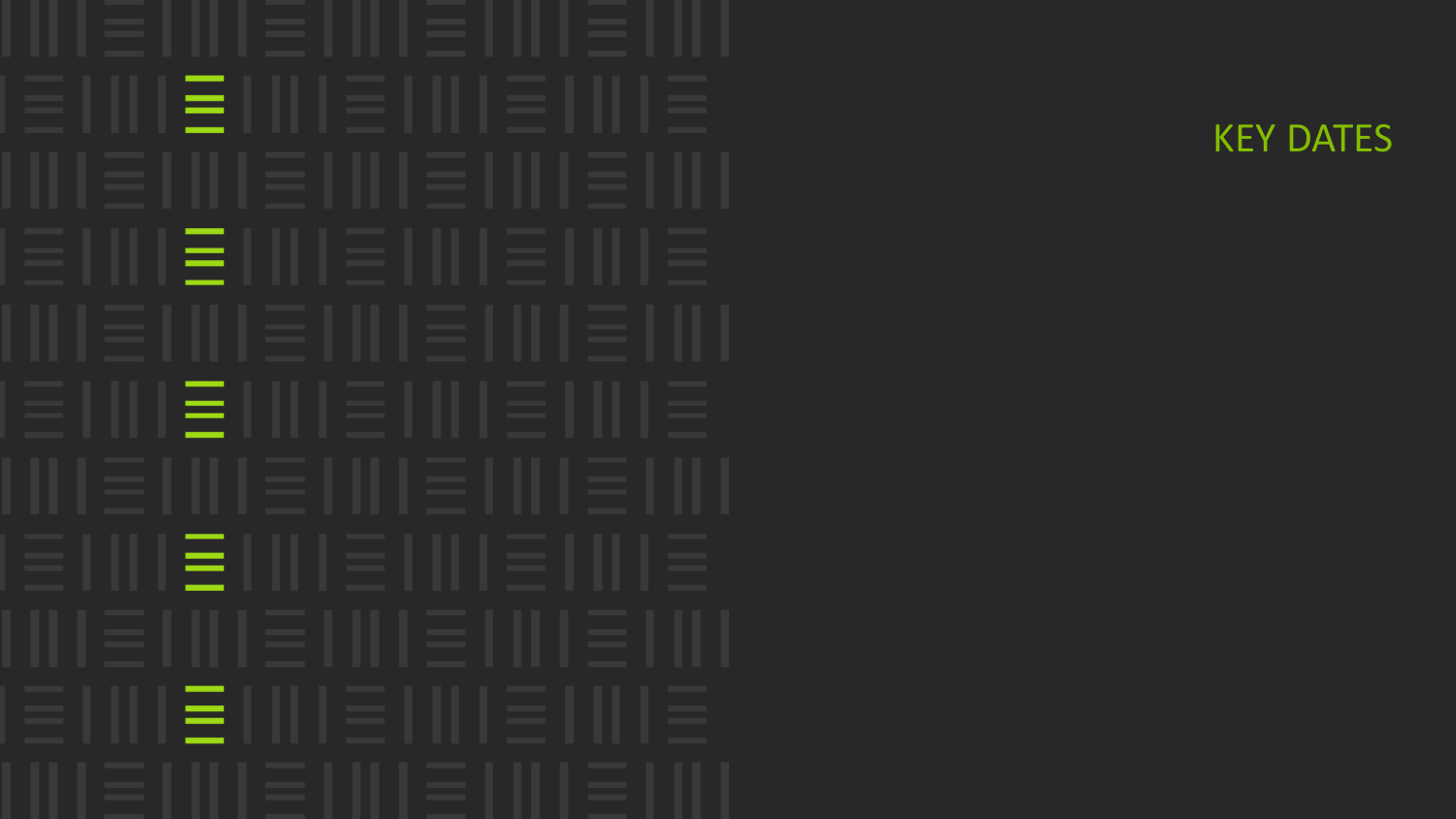#### SENS HIGH LEVEL KEY DATES

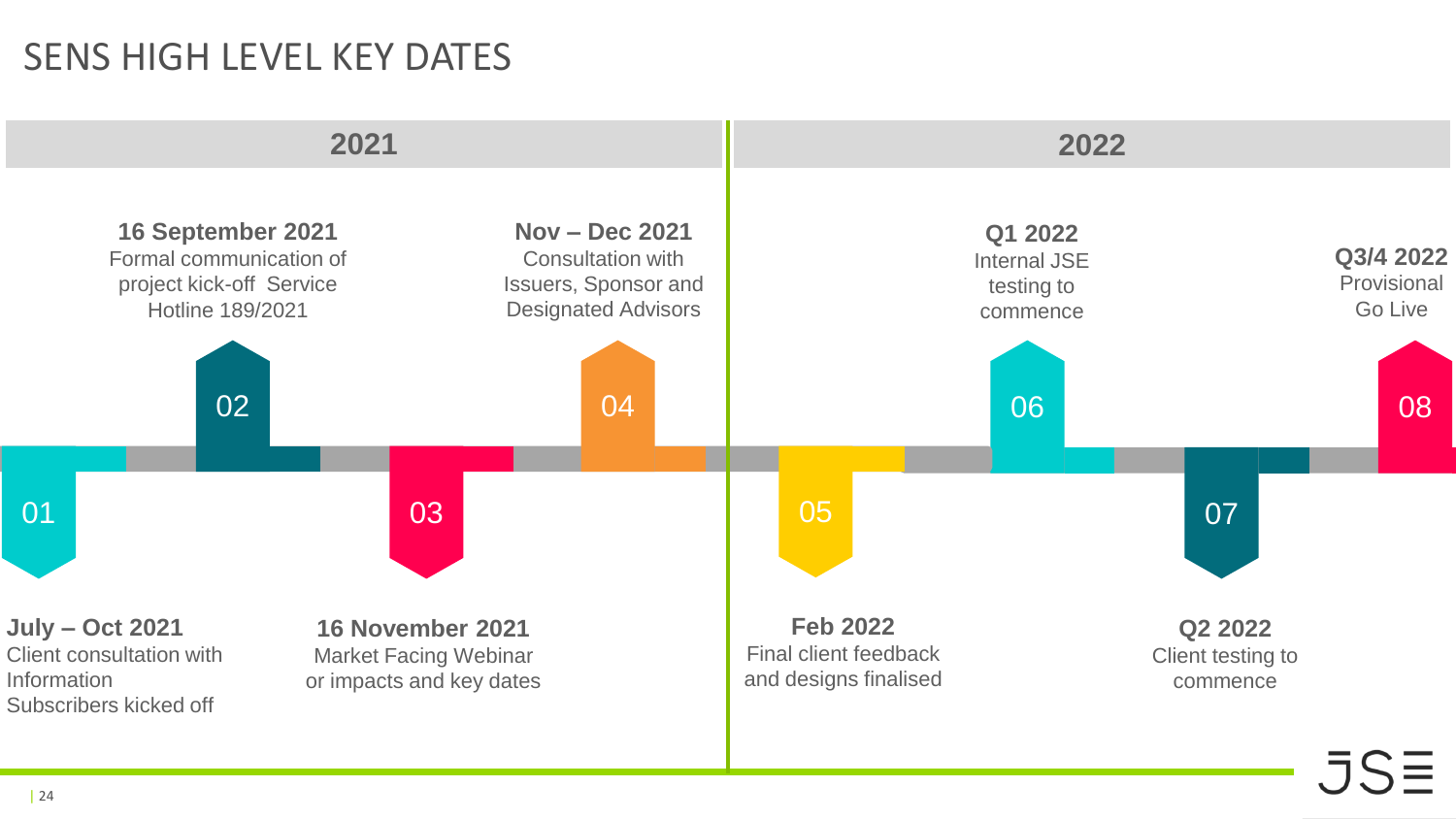EII = 111 = 111 = 111 = 111  $=$   $\mathbf{I}$ 

### CONCEPTUAL 'AS-IS' VERSUS 'TO BE'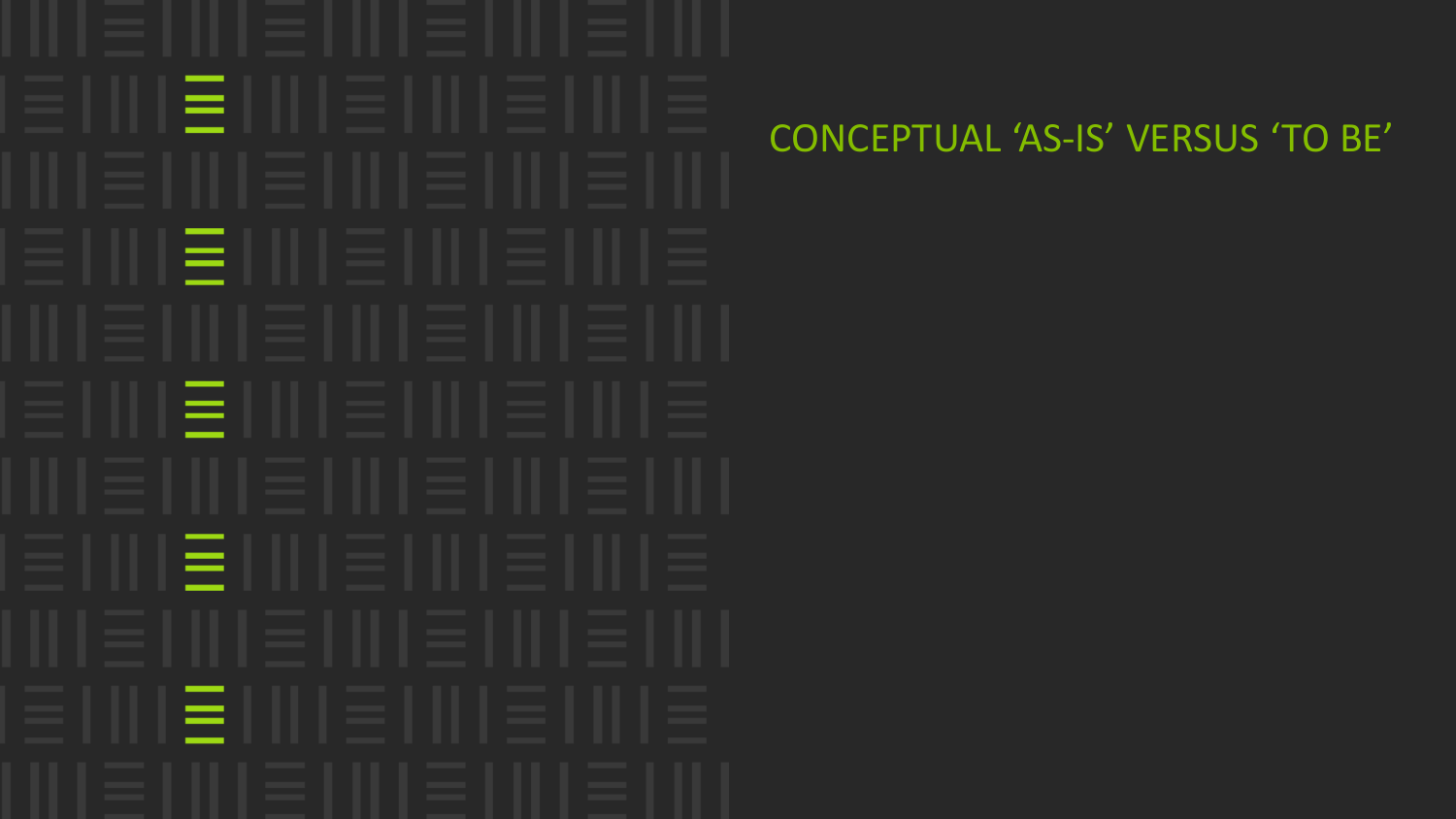# STOCK EXCHANGE NEWS SERVICE (SENS) – CONCEPTUAL AS IS

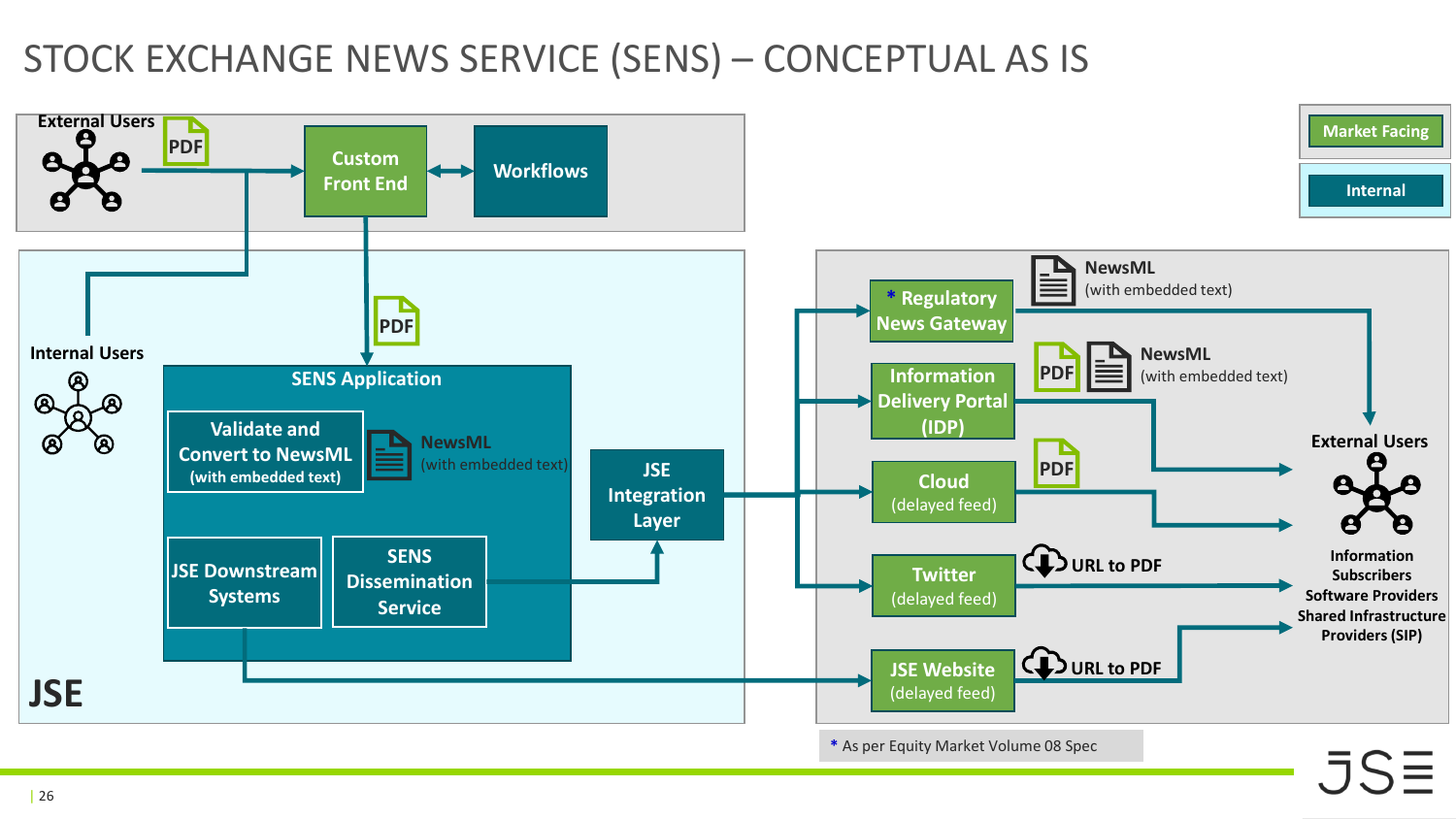# STOCK EXCHANGE NEWS SERVICE (SENS) – CONCEPTUAL TO BE

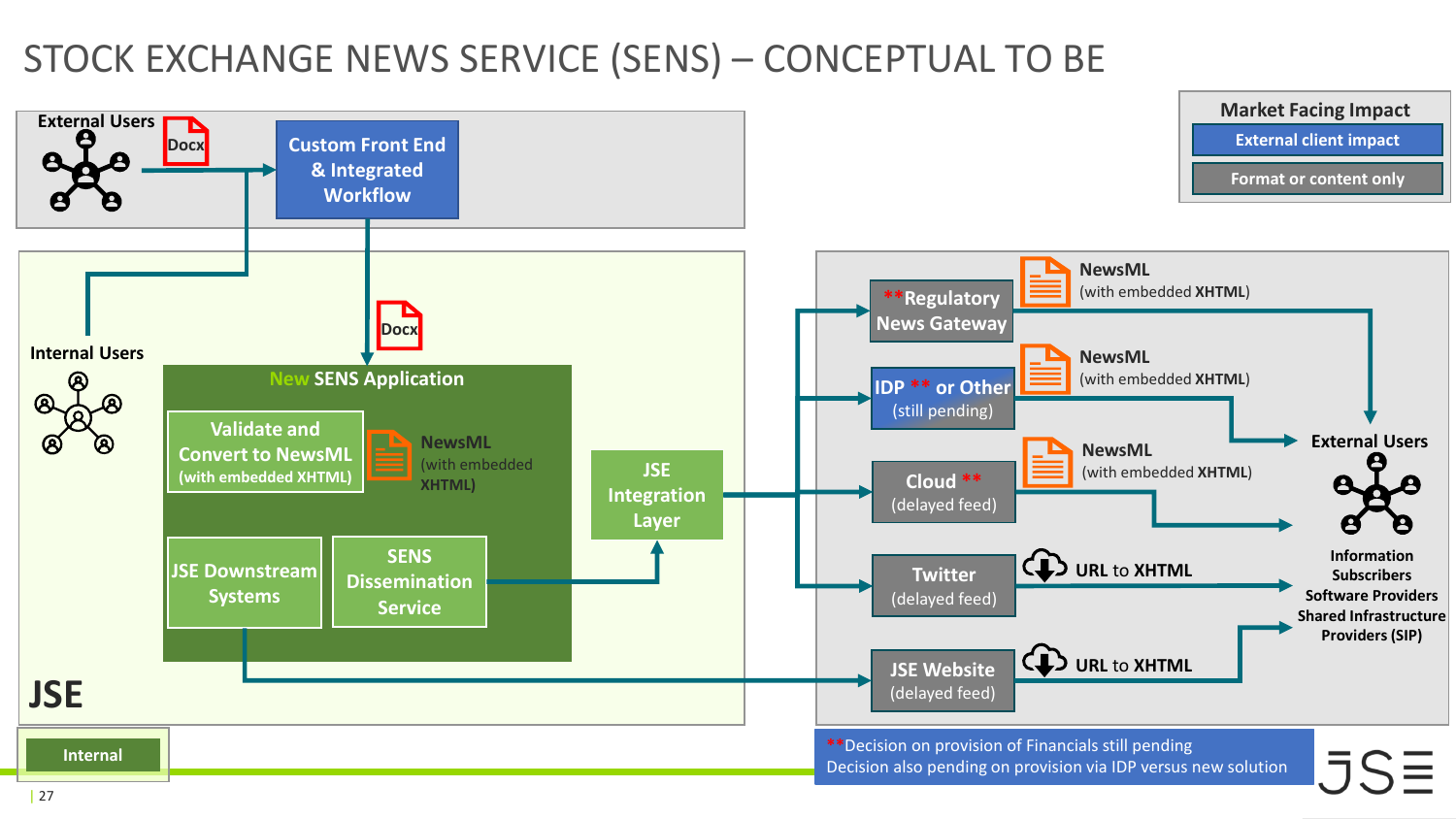E IIII E IIII E IIII E IIII E E I III E I III E I III E I III E E IIII E IIII E IIII E IIII E E IIII E IIII E IIII E IIII E E I III E I III E I III E I III E

QUESTIONS ?